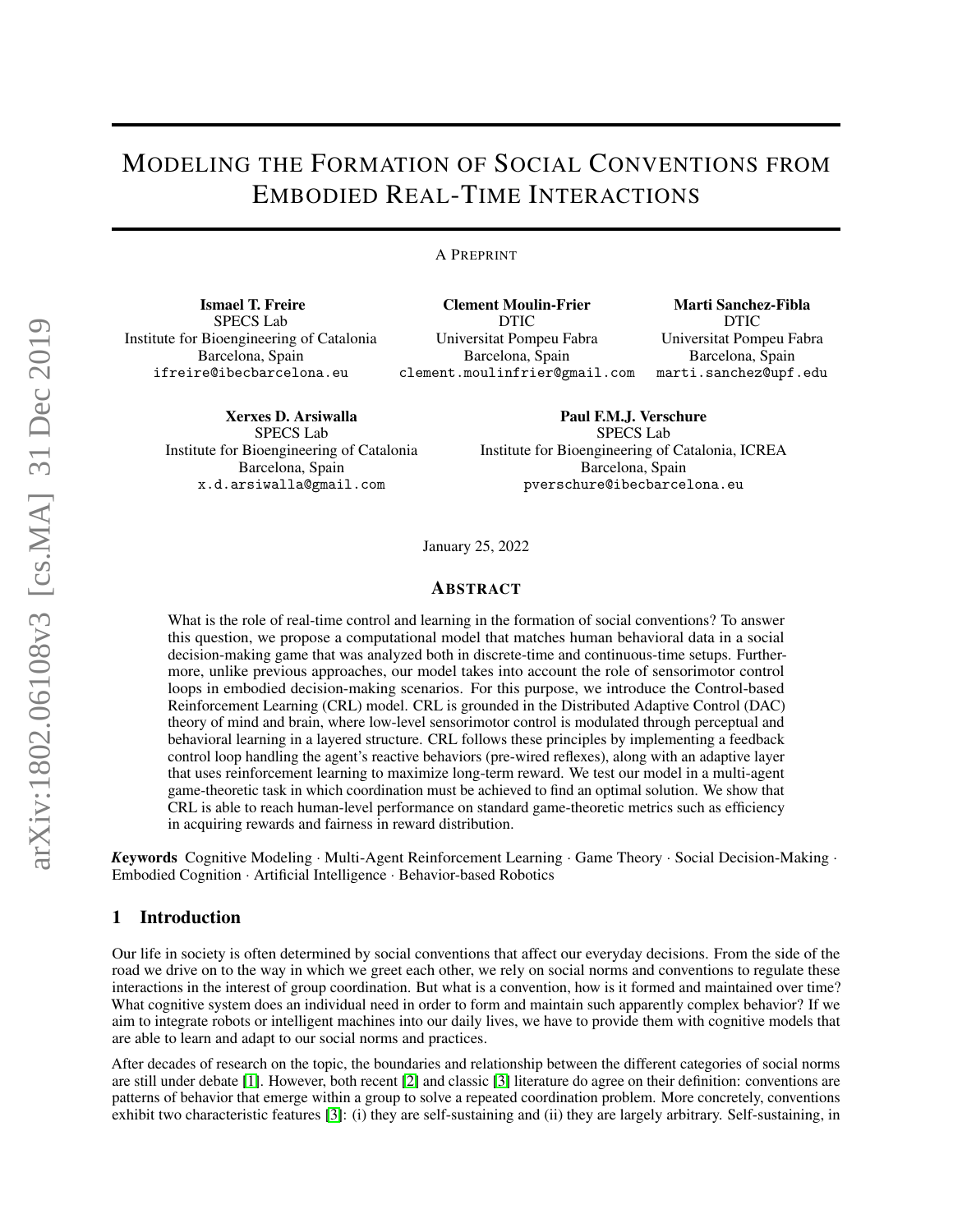the sense that a group of agents in a given population will continue to conform to a particular convention as long as they expect the others to do so; and arbitrary, in the sense that there are other equally plausible solutions to solve the same problem. Identifying the set of conditions that lead to the formation of such conventions is still an open question, traditionally studied through coordination games, a sub-domain of game theory [\[4\]](#page-12-3).

A typical case for a coordination game is the so-called 'Choosing Sides'. This game proposes a situation in which two drivers meet in the middle of a narrow road. Both drivers must make a decision to avoid a fatal collision: whether to turn right or left. If both choose to turn to the same side they will manage to dodge each other, but if they choose differing maneuvers they will collide. The payoff matrix of Table 1 represents numerically this situation.

|       |       | Left   | Right  |  |
|-------|-------|--------|--------|--|
|       | Left  | 10, 10 | 0, 0   |  |
|       | Right | 0.0    | 10, 10 |  |
| - 1 - | .     |        |        |  |

Table 1: Choosing Sides payoff matrix

The solutions to this type of matrix-form game satisfy the two criteria of a convention. First, there are more that one possible solution (both players choose Left or both choose Right), so choosing one or the other is an arbitrary decision. And once a solution is reached, it is more optimal for each player to keep their current decision than to change it unilaterally, so it is also self-sustaining.

Although classical matrix-form games have been extensively investigated in literature over the past decades [\[5,](#page-12-4) [6\]](#page-12-5), several studies point to the fact that coordination in realistic social circumstances usually requires a continuous exchange of information in order for conventions to emerge [\[5,](#page-12-4) [7,](#page-12-6) [8\]](#page-12-7). Precisely, this is a feature that classical matrix-form games lack because they are based on discrete-time turns that impose a significant delay between actions [\[9,](#page-12-8) [8,](#page-12-7) [10\]](#page-12-9). In order to address this problem, recent literature has devised ways to modify standard game theoretic discrete-time tasks into dynamic versions where individuals can respond to the other agent's actions in real or continuous-time [\[11,](#page-13-0) [12,](#page-13-1) [13,](#page-13-2) [14,](#page-13-3) [15,](#page-13-4) [16\]](#page-13-5). Their results point out that cooperation can be more readily achieved in the dynamic version of the task due to the rapid flow of information between individuals and their capacity to react in real-time [\[12,](#page-13-1) [17\]](#page-13-6).

A recent example of such an ecological approach can be found in [\[18\]](#page-13-7), where Hawkins and Goldstone show that continuous-time interactions help to converge to more stable strategies in a coordination game (the Battle of the Exes) compared to the same task modeled in discrete-time. They also show that the involved payoffs affect the formation of social conventions. According to these results, they suggest that real-life coordination problems can be solved either by a) forming a convention or b) through spontaneous coordination. And, critically, the solution depends on what is at stake if the coordination fails. To illustrate this point, they suggest two real-life examples of a coordination problem: On the one hand, when we drive a car, the stakes are high because if we fail to coordinate the outcome could be fatal, so we resort to a convention – e.g. to drive on the right side of the road. On the other hand, when we try to avoid people in a crowded street, we do it "on the fly" because the stakes are low, so it is not risky to rely on purely reactive behaviors (e.g. avoidance behavior) to solve it.

However, despite the substantial amount of behavioral studies and the advances in the development of more ecologically valid setups, a complete theory of how embodied agents coordinate in real time is still missing. One fundamental step in this direction will be a model that can account for how lower-level dynamic processes interact with higher-level (strategic) cognitive processes.

In this work we formalize high-level strategic mechanisms as a model-free RL algorithm, and we formalize low-level sensorimotor mechanisms as simple control loops. Finally, we develop a model, called Control-based Reinforcement Learning (CRL), that integrates these two mechanisms as layers in a larger architecture. To do so, we draw upon the Distributed Adapative Control theory (DAC) [\[19,](#page-13-8) [20,](#page-13-9) [21\]](#page-13-10), that proposes that cognition is based on several control layers operating at different levels of abstraction. DAC makes explicit the distinction between real-time control on the one hand (Reactive layer) and perceptual and behavioral learning on the other hand (Adaptive layer). It is, therefore, an adequate theoretical framework for understanding the specific roles of these two principles (low-level sensorimotor control and high-level strategic learning) in the formation of social conventions, which is the aim of this paper.

In summary, we introduce a novel two-layered cognitive architecture -CRL- that integrates a low-level reactive control loop to manage within-round conflicts on rapid time scales, along with a policy learning algorithm to acquire acrossround strategies over longer time scales. We implement this computational model in embodied cognitive agents involved in a social decision-making task called the Battle of the Exes. We compare performance metrics of the CRL model to results of human behavioral data published in [\[18\]](#page-13-7). We run simulations showing that the modeled cognitive agents rely more on high-level strategic mechanisms when the stakes of the game are higher. We also show that low-level sensorimotor control helps enhance performance in terms of efficiency and fairness. These results provide a computational hypothesis explaining key aspects of the emergence of social conventions such as how cognitive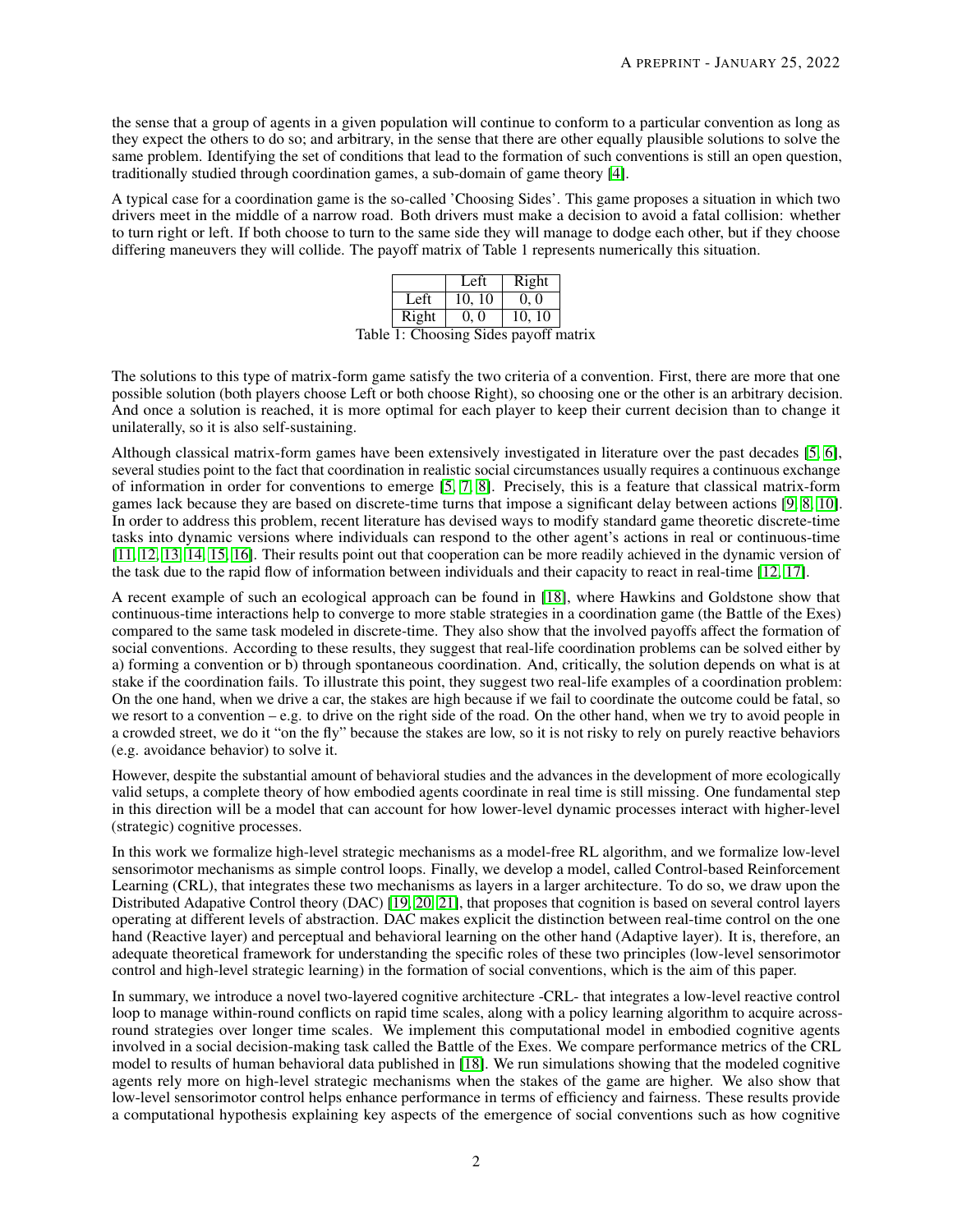processes operating across different temporal scales interact. Finally, we also provide new experimental predictions to be tested on human behavioral studies.

# 1.1 Related Literature

As for computational modeling of game-theoretical tasks, there is an extensive body of literature where the study of the emergence of conflict and cooperation in agent populations has been addressed, especially through the use of Multi-Agent Reinforcement Learning (for extensive reviews, check [\[22,](#page-13-11) [23,](#page-13-12) [24\]](#page-13-13)). In this direction, a lot of focus has been recently directed towards developing enhanced versions of the Deep Q-Learning Network architecture proposed in [\[25\]](#page-13-14), particularly on their extensions to the social domain [\[26,](#page-13-15) [27,](#page-13-16) [28,](#page-13-17) [29\]](#page-13-18). This architecture uses a reinforcement learning algorithm that extracts abstract features from raw pixels through a deep convolutional network. Along those lines, some researchers [\[26,](#page-13-15) [27,](#page-13-16) [28\]](#page-13-17) are modeling the type of conflicts represented in the classic game-theoretic tasks into more ecologically valid environments [\[26\]](#page-13-15) where agent learning is based on deep Q-networks [\[27,](#page-13-16) [28\]](#page-13-17). For instance, agents based on this cognitive model are already capable of learning how to play a two-player video game such as Pong from raw sensory data and achieve human-level performance [\[25\]](#page-13-14), both in cooperative and competitive modes [\[29\]](#page-13-18). Other similar approaches have focused on constructing agent models that achieve good outcomes in general-sum games and complex social dilemmas, by focusing on maintaining cooperation [\[30\]](#page-13-19), by making an agent pro-social (taking into account the other's rewards) [\[31\]](#page-13-20) or by conditioning its behavior solely on its outcomes [\[32\]](#page-13-21).

However, in all of the above cases, the games studied involve social dilemmas that only provide one single cooperative equilibrium, whereas the case we study in this paper provides several ones, a prerequisite (arbitrariness) for studying the formation of conventions. Also, the abovementioned examples relax one key assumption of embodied agents, that is, that sensory inputs must be obtained through one's own bodily sensors. Agents in previous studies gather their sensory data from a third person perspective. They are trained using raw pixel data from the screen, in either completely observable [\[29,](#page-13-18) [30,](#page-13-19) [31,](#page-13-20) [32\]](#page-13-21) or partially observable [\[27,](#page-13-16) [28\]](#page-13-17) conditions. Another point of difference between previous approaches and the work presented here relates to the continuity of the interaction itself. Most of the work done so far in multi-agent reinforcement learning using game theoretical setups has been modeled using grid-like or discrete conditions [\[26,](#page-13-15) [27,](#page-13-16) [28,](#page-13-17) [30,](#page-13-19) [31,](#page-13-20) [32\]](#page-13-21). Although there has been progress insofar many of these studies provide a spatial and temporal dimension (situatedness) to many classical games, they still lack continuous time properties of real-world interactions.

Still, there are a few recent cases where the coordination task has been modeled in real-time and the agents are situated [\[29,](#page-13-18) [33,](#page-14-0) [34\]](#page-14-1). However, these models suffer from the so-called sample-inefficiency problem due to the huge amount of episodes they require to reach human level performance. A recent review on Deep Reinforcement Learning [\[35\]](#page-14-2) points out that one way to solve the sample-inefficiency problem would be to integrate architectural biases that help to bootstrap the learning mechanisms by providing some pre-wired adaptation to the environment the agent will live in. To tackle this issue, the Control-based Reinforcement Learning (CRL) model we introduce in this paper integrates lower-level sensorimotor control loops that help to bootstrap policy learning on the higher level of the cognitive architecture. Moreover, we show that the CRL model is sample efficient, by comparing our results to the experimental human data collected in [\[18\]](#page-13-7).

In order to do that, in the next section first we begin by describing the benchmark task, a coordination game called the Battle of the Exes [\[18\]](#page-13-7). After that, we present the CRL architecture and its two layers: one dealing with the low-level intrinsic behaviors of the agent and another based on model-free reinforcement learning, allowing the agents to acquire rules for maximizing long-term reward [\[36\]](#page-14-3). In the Results section, we first compare the results of our model against the benchmark human data and then we show the contribution of each layer by performing several ablation studies. Finally, we conclude this paper by discussing the main implications of our findings, and also comment on limitations and possible extensions of the current model.

# 2 Methods

# 2.1 Behavioral Benchmark

The Battle of the Exes is a coordination game similar to the classic Battle of the Sexes [\[37\]](#page-14-4), that imposes the following social scenario: A couple just broke up and they do not want to see each other. Both have their coffee break at the same time, but there are only two coffee shops in the neighborhood: one offers great coffee whereas the other, average coffee. If both go to the great coffee shop they will come across each other and will not enjoy the break at all. Therefore, if they want to enjoy their coffee break, they will have to coordinate in a way that they avoid each other every day. This situation can be modeled within the framework of game theory with a payoff relation such as  $a > b > 0$ ; where a is the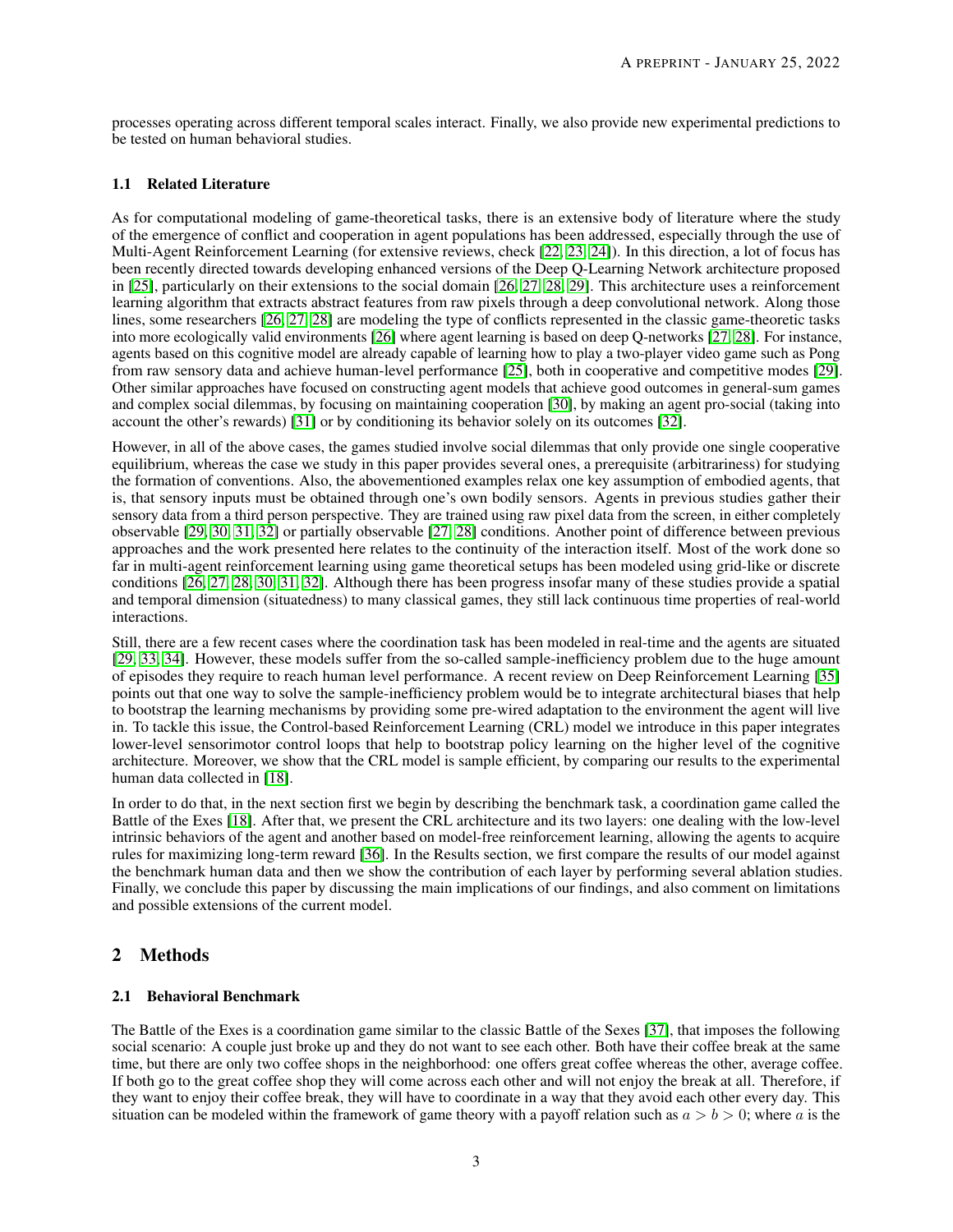payoff for getting the great coffee, b the payoff for the average coffee and  $\theta$  the payoff for both players if they go to the same location.

In [\[18\]](#page-13-7), Hawkins and Goldstone perform a human behavioral experiment based on the above-mentioned game to investigate how two factors – the continuity of the interaction (ballistic versus dynamic) and the stakes of the interaction (high versus low condition) – affect the formation of conventions in a social decision-making task. Concerning the stakes of the interaction, the payoff matrix is manipulated to create two different conditions:  $high$  and  $low$ , based on a bigger and smaller difference between rewards, respectively. The payoff matrices in Figure [1](#page-3-0) illustrate these two conditions.

<span id="page-3-0"></span>

Figure 1: Payoff matrices of the original "Battle of the Exes" game. The numbers indicate the reward received by each player (red and blue). Reproduced from [\[18\]](#page-13-7).

As for the continuity of the interaction, the experiment has a *ballistic* and a *dynamic* condition. In the ballistic condition, as in classical game theory, the players can only choose an action at the beginning of every round of the game, without any further control on the outcome. However, in the dynamic condition, the players can freely change the course of their avatars until one of them reaches a reward (for a visual example of the difference between conditions, check the original videos *[here](http://journals.plos.org/plosone/article?id=10.1371/journal.pone.0151670#pone.0151670.s001)*). In both conditions, the round ends when one of the players reaches one of the reward spots that represent the coffee shops. Altogether, this results in four conditions: two for the stakes of the interaction (high vs. low) combined with two for the continuity of the interaction (ballistic vs. dynamic). For the experiment, they pair human players in *dyads* that depending on the payoff condition, play 50 (high) or 60 (low) consecutive rounds together. In order to analyze the coordination between the players of each dyad, they use three measures -efficiency, fairness, and stability- based on Binmore's three levels of priority [\[38\]](#page-14-5):

- *Efficiency* It measures the cumulative sum of rewards that players were able to earn collectively in each round, divided by the total amount of possible rewards. If the efficiency value is 1, it means that the players got the maximum amount of reward.
- *Fairness* It quantifies the balance between the earnings of the two players. If the fairness value is 1, it means that both players earned the higher payoff the same amount of times.
- *Stability* It measures how well the strategy is maintained over time. In other words, it quantifies how predictable the outcomes are of the following rounds based on previous results by *"using the informationtheoretic measure of surprisal, which Shannon defined as the negative logarithm of the probability of an event"* [\[18\]](#page-13-7).

In other words, Efficiency measures utility maximization, Fairness measures the amount of cooperation, and Stability measures the speed and robustness of conventions formed. The results show that players in the dynamic condition achieve greater efficiency and fairness than their counterparts in the ballistic condition, both in the high payoff and low payoff setups. However, their key finding is that in the dynamic condition, the players coordinate more "on the fly" (i.e. without the need of a long-term strategy) when the payoff is low, but when the payoff is high, the participants coordinate into more stable strategies. Namely, they identified the stakes of the interaction as a crucial factor in the formation of social conventions when the interaction happens in real-time.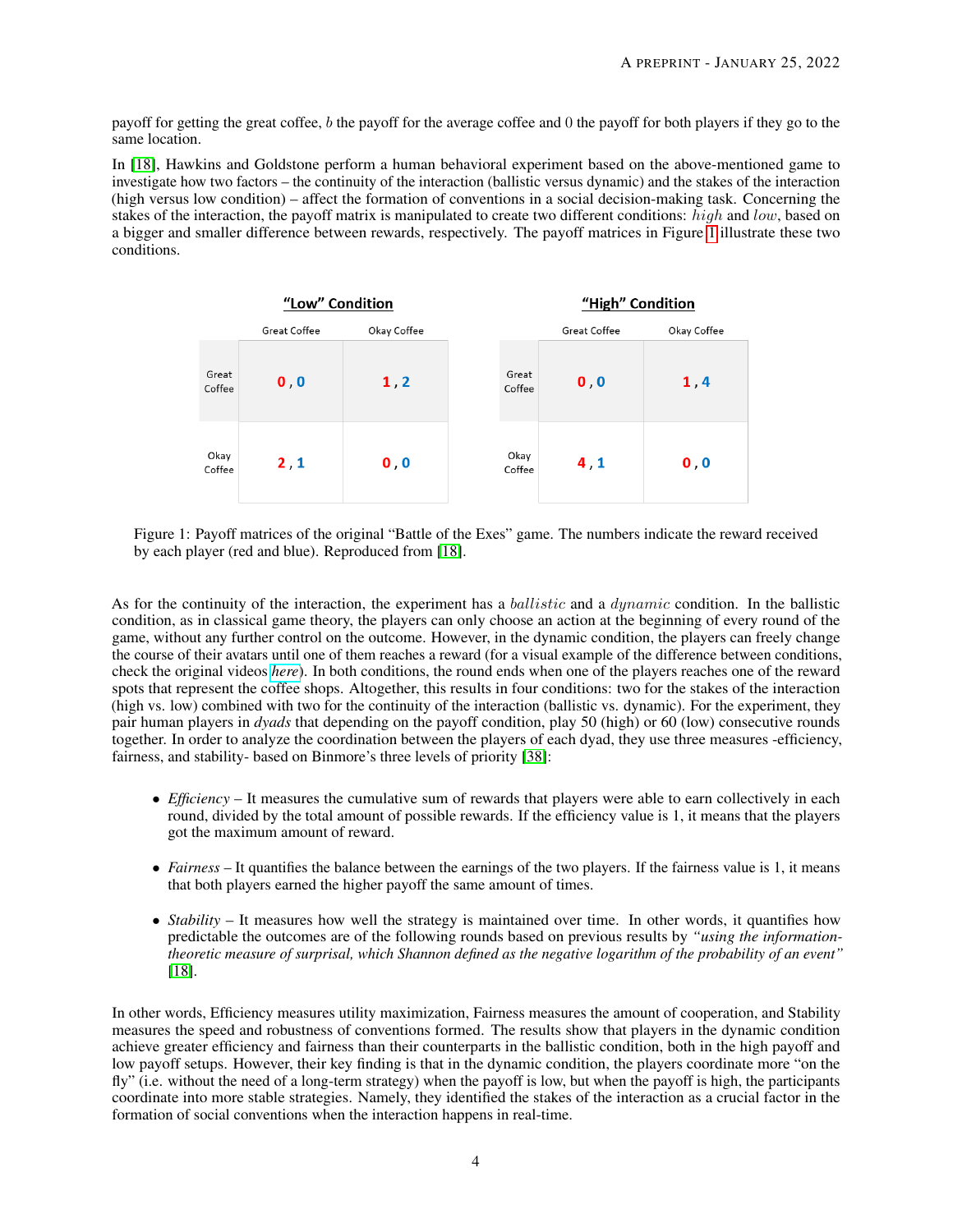#### 2.2 Control-Based Reinforcement Learning

In this section, we introduce our Control-based Reinforcement Learning (CRL) model. The CRL is composed of two layers, a Reactive and an Adaptive layer. The former governs sensorimotor contingencies of the agent within the rounds of the game, whereas the latter is in charge of learning across rounds. This is an operational minimal model, where reinforcement learning interacts with a feedback controller by inhibiting specific reactive behaviors. The CRL is a model-free approach to reinforcement learning, but with the addition of a reactive controller (for model-based adaptive control see [\[39\]](#page-14-6)).

#### 2.2.1 Reactive Layer

The Reactive Layer (RL) represents the agent's sensorimotor control system and is supposed to be pre-wired (typically from evolutionary processes in a biological perspective [\[35\]](#page-14-2)). In the Battle of the Exes game that we are considering here, we equip agents with two predefined reactive behaviors: *reward seeking* and *collision avoidance*. This means that, even in the absence of any learning process, the agents are intrinsically attracted to the reward spots and avoid colliding between each other. This intrinsic dynamic will bootstrap learning in the Adaptive Layer, as we shall see.

To model this layer, we follow an approach inspired by Valentino Braitenberg's *Vehicles* [\[40\]](#page-14-7). These simple vehicles consist of just a set of sensors and actuators (e.g. motors) that, depending on the type of connections created between them, can perform complex behaviors. For a visual depiction of the two behaviors (*reward seeking* and *collision avoidance*), see *this* [video.](https://www.youtube.com/watch?v=q17awceac5c)

• The *reward seeking* behavior is made by a combination of a crossed excitatory connection and a direct inhibitory connection between the reward spot sensors  $(s)$  and the motors  $(m)$ , plus a forward speed constant f set to  $0.3$ ,

$$
m_{left} = f + s_{right}^{X} - s_{left}^{X}
$$
 (1)

$$
m_{right} = f + s_{left}^{X} - s_{right}^{X}
$$
 (2)

where  $s_{left}^{X}$  is the sensor positioned on the left side of the robot indicating the proximity of a reward spot, and X is either the high (H) or the low reward (L) sensor. The sensors perceive the proximity of the spot. The closer the reward spots, the higher the sensors will be activated. Therefore, if no reward spot is detected  $(s_{left}^X = s_{right}^X = 0)$ , the robot will go forward at speed f. Otherwise, the most activated sensor (left or right) will make the robot turn in the direction of the corresponding reward spot.

• The *collision avoidance* behavior is made by the opposite combination: a direct excitatory connection and a crossed inhibitory connection, but in this case between the agent sensors  $(s<sup>A</sup>)$  and the motors  $(m)$ ,

$$
m_{left} = f + s_{left}^{A} - s_{right}^{A} \tag{3}
$$

$$
m_{right} = f + s_{right}^{A} - s_{left}^{A}
$$
\n(4)

where  $s_{left}^{A}$  is the sensor positioned on the left side of the robot indicating the proximity of the other agent. The closer the other agent, the higher the sensors will be activated. In this case as well, if no agent is detected  $(s_{left}^A = s_{right}^A = 0)$ , the robot will go forward at the speed f. Otherwise, the most activated sensor will make the robot turn in the opposite direction of the other agent, thus avoiding it.

#### 2.2.2 Adaptive Layer

The agent's Adaptive layer (AL) is based on a model-free reinforcement learning algorithm that endows the agent with learning capacities for maximizing long-term reward. Functionally, it determines the agent's action at the beginning of the round, based on the state of the previous round and its policy. The possible states S are three: *high, low* and *tie*; and they indicate the outcome of the previous round for each agent. That is, if an agent got the high reward on the previous round, the state is *high*; if it got the low reward, the state is *low*; and if both agents went to the same reward, the state is *tie*. The actions A are three as well: *go to the high, go to the low* and *none.*

The Adaptive Layer implements reinforcement learning for maximizing accumulated reward over rounds through action, similar to the one implemented in [\[41\]](#page-14-8) and adapted to operate on discrete state and action spaces. More specifically, we use an Actor-Critic Temporal Difference Learning algorithm (TD-learning), which is based on the interaction between two main components: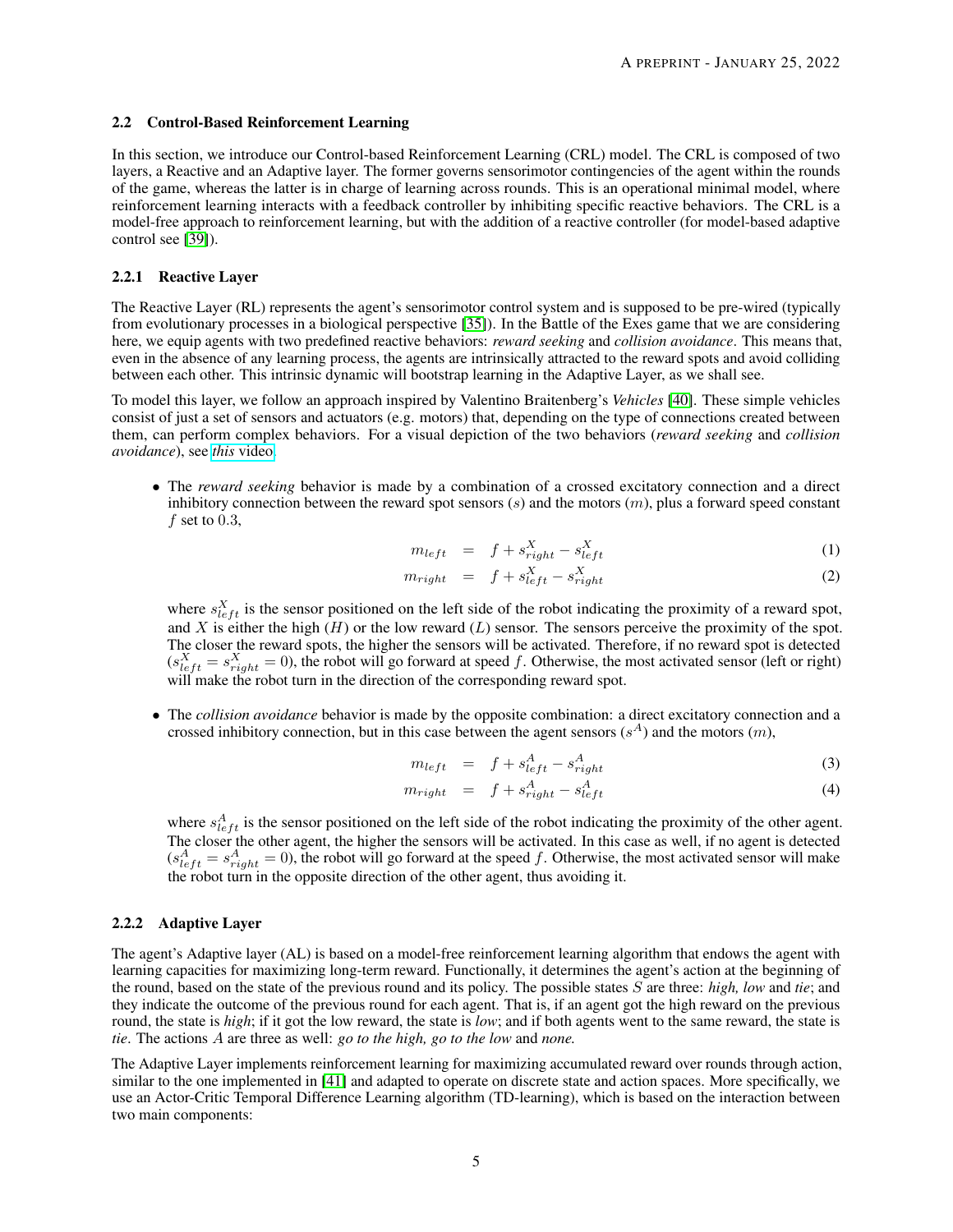<span id="page-5-0"></span>

Figure 2: Representation of the Control-based Reinforcement Learning (CRL) model. On top, the Adaptive layer (reinforcement learning control loop) composed of a Critic or value function  $(V)$ , an Actor or action policy  $(P)$ , and an inhibitor function  $(i)$ . At the bottom, the Reactive layer (sensorimotor control loop), composed of three sets of sensors  $s^H$ ,  $s^L$ ,  $s^A$  (corresponding to High/Low reward and the other Agent, respectively), three functions f <sup>H</sup>, f <sup>L</sup>, f <sup>A</sup> (corresponding to *High/Low reward seeking* and *collision avoidance* behaviors, respectively) and two motors  $m_l$ ,  $m_r$  (corresponding to the left and right motors). The action selected by the AL is passed through the inhibitor function that will turn off one of the attraction behaviors of the RL depending on the action selected. If the action is *go to the high*, the *low reward seeking* reactive behavior will be inhibited. If the AL selects *go to the low*, the RL will inhibit its *high reward seeking* behavior. If the AL selects *none*, the RL will act normally without any inhibition.

• an *Actor*, or action policy, which learns the mapping from states ( $s \in S$ ) to actions ( $a \in A$ ) and defines what the action (a) is, based on a probability  $(P)$ , to be performed in each state (s);

$$
\pi: S \times A \to [0, 1] \tag{5}
$$

$$
\pi(a|s) = P(a = a_t|s = s_{t-1})
$$
\n(6)

• and a *Critic*, or value function  $V_\pi(s)$ , that estimates the expected accumulated reward (E[R]) of a state (s) following a policy;

$$
V_{\pi}(s_t) = \mathbb{E}[R] = \mathbb{E}[\sum_{i=0}^{\infty} \gamma^i r(s_{t+i+1})]
$$
\n(7)

where  $\gamma \in [0, 1]$  is the discount factor, and  $r(s_i)$  is the reward at step *i*.

The *Critic* also estimates if the *Actor* performed better or worse than expected, by comparing the observed reward with the prediction of  $V_\pi(s)$ . This provides a learning signal to the actor for optimizing it, where actions performing better (resp. worse) than expected are reinforced (resp. diminished). This learning signal is called the temporal-difference error (TD error). The TD error  $e(s_{t-1})$  is computed as a function of the prediction from value function  $V_\pi(s)$  and the currently observed reward of a given state  $r(s_t)$ ,

$$
e(s_{t-1}) = r(s_t) + \gamma V_\pi(s_t) - V_\pi(s_{t-1})
$$
\n(8)

where  $\gamma$  is a discount factor that is empirically set to 0.40. When  $e(s) > 0$  (respectively  $e(s) < 0$ ), this means that the action performed better (resp. worse) than expected. The TD error signal is then sent both to the *Actor* and back to the *Critic* for updating their current values.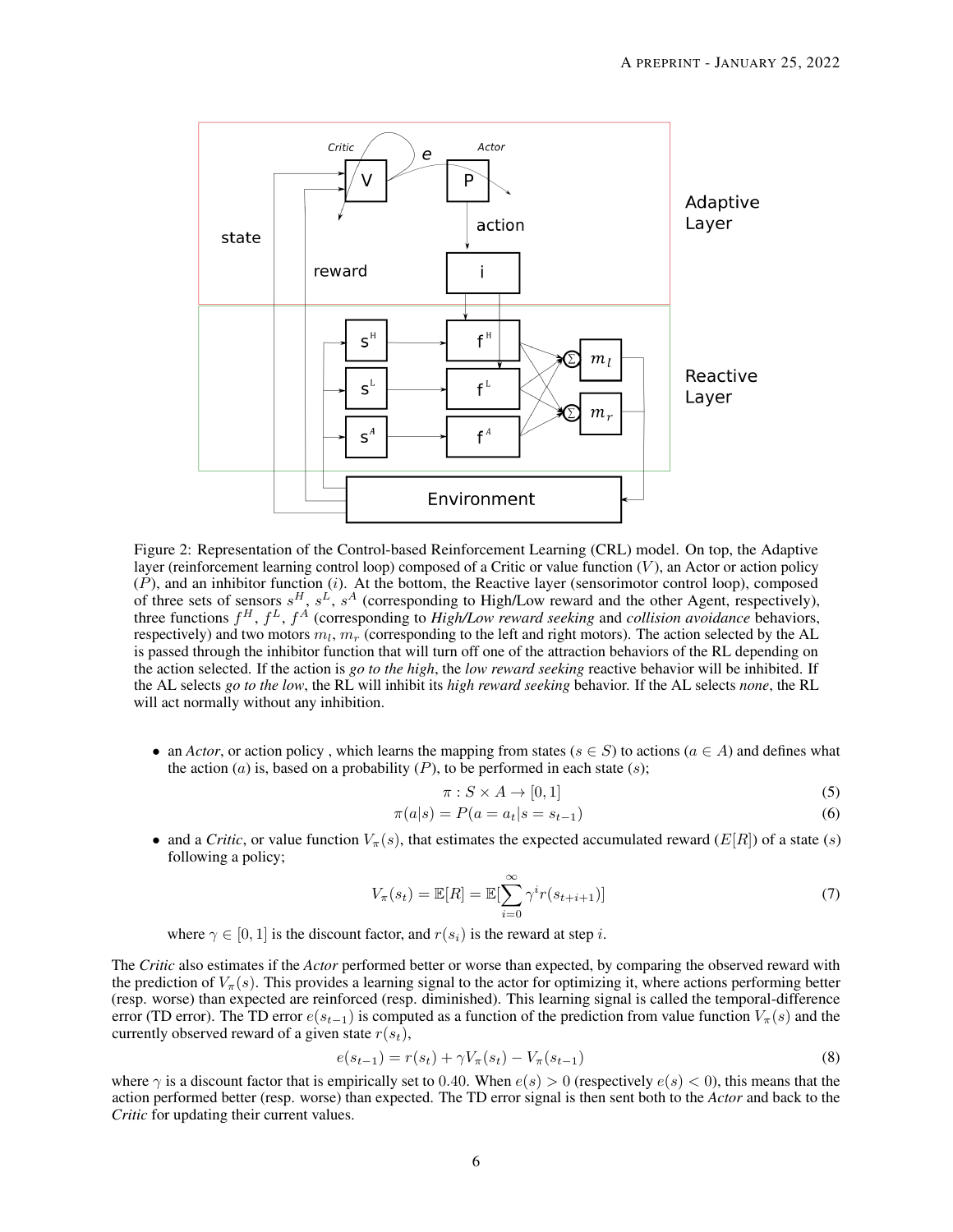<span id="page-6-0"></span>

Figure 3: Panel A: Top view of an agent's body, as represented by the dark-blue large circle. Here the agent is facing the top of the page. The two thin black rectangles at the sides represent the two wheels, controlled by their speed. On its front, the agent is equipped with three types of sensors. A: agent sensors (sensing the proximity of the other agent), L: low reward sensors, and H: high reward sensors. For each type, the agent is able to sense the proximity of the corresponding entity both on its left and right side (hence six sensors in total). Panel B: Screenshot of the experimental setup (top view). In blue, the two cognitive agents in their initial position at the start of a round. In green, the two reward spots; the bigger one representing the high reward and the smaller, the low reward (i.e. lower payoff). In white, the circles that delimit the tie area.

The *Critic* (value function) is updated following,

$$
V_{\pi}(s_{t-1}) = V_{\pi}(s_{t-1}) + \eta e(s_{t-1})
$$
\n(9)

where  $\eta$  is a learning rate that is set to 0.15.

The update of the *Actor* is done in two steps. First, a matrix  $C(a_t, s_{t-1})$ , with rows indexed by discrete actions and columns by discrete states, is updated according to the TD error,

$$
C(a_t, s_{t-1}) = C(a_t, s_{t-1}) + \delta e(s_{t-1})
$$
\n(10)

where  $\delta$  is a learning rate that is set to 0.45,  $a_t$  is the current action and  $s_{t-1}$  the previous state.  $C(a_t, s_{t-1})$  integrates the observed TD errors when executing the action  $a_t$  in the state  $s_{t-1}$ . It is initialized to 0 for all  $a_t$ ,  $s_{t-1}$  and kept to a lower bound of 0.  $C(a_t, s_{t-1})$  is then used for updating the probabilities by applying Laplace's Law of Succession [\[42\]](#page-14-9),

$$
P(A = a_t | S = s_{t-1}) = \frac{C(a_t, s_{t-1}) + 1}{\left(\sum_{a \in A} C(a_t, s_{t-1})\right) + k} \tag{11}
$$

where  $k$  is the number of possible actions.

Laplace's Law of Succession is a generalized histogram (frequency count) where it is assumed that each value has already been observed once prior to any actual observation. By doing so it prevents null probabilities (when no data has been observed, it returns a uniform probability distribution). Therefore, the higher  $C(a_t, s_{t-1})$ , the more probable  $a_t$ will be executed in  $s_{t-1}$ . Using these equations, actions performing better than expected ( $e(s) > 0$ ) will increase their probability to be chosen the next time the agent will be in state  $s_{t-1}$ . When  $e(s) < 0$ , the probability will decrease. If this probability distribution converges for both agents, we consider that a convention has been attained.

#### 2.3 Multi-Agent Simulations

We follow, as in the Battle of the Exes benchmark [\[18\]](#page-13-7), a 2x2 between-subjects experimental design. One dimension represents the *ballistic* and *dynamic* versions of the game, whereas the other dimension is composed of the *high* and *low* difference between payoffs. Each condition is played by 50 agents who are paired in *dyads* and play together 50 rounds of the game if they are in one of the *high* payoff conditions (ballistic or dynamic), or 60 rounds if they are in one of the *low* payoff conditions. Regarding the task, we have developed the two versions (ballistic and dynamic) of the *Battle of the Exes* in a 2D simulated robotic environment (see Figure [3B](#page-6-0) for a visual representation). The source code to replicate this experiment is available online at: [https://gitlab.com/specslab/neurorobotics/](https://gitlab.com/specslab/neurorobotics/control-reinforcement-learning) [control-reinforcement-learning](https://gitlab.com/specslab/neurorobotics/control-reinforcement-learning).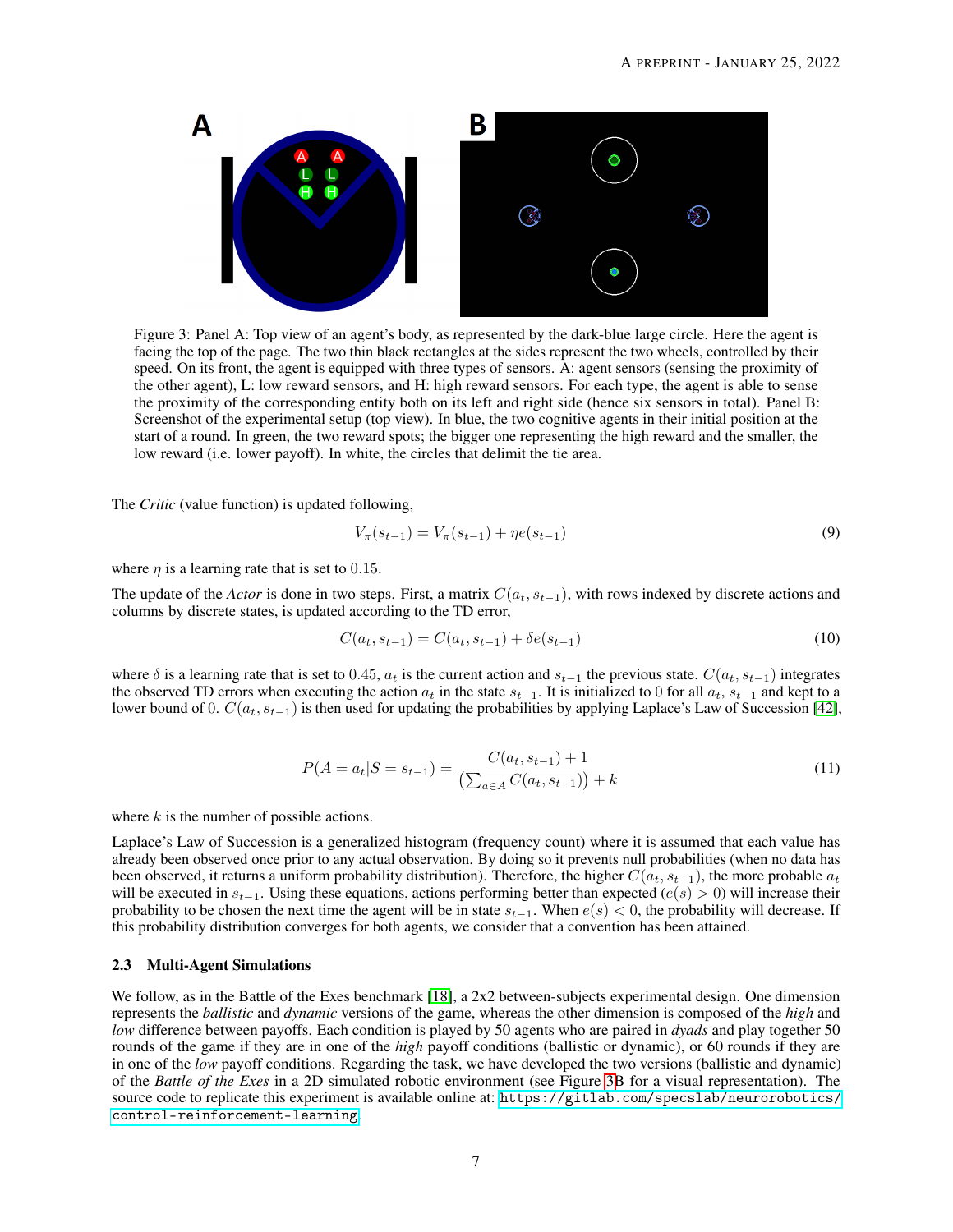In the ballistic condition, where there is no possibility of changing the action chosen at the beginning of the round, agents only use the Adaptive layer to operate. The two first actions (high and low) will take the agent directly to the respective reward spots, while the *none* action will choose randomly between them. In each round, the action  $a_t$  chosen by the AL is sampled according to  $P(A = a_t|S = s_t)$ , where  $s_t$  is the actual state observed by the agent.

In the dynamic condition, the agent uses the whole architecture, with the Adaptive and the Reactive layer working together (see Figure [2\)](#page-5-0). As in the previous condition, the agent's AL chooses an action at the beginning of the round, based on the state of the previous round and its policy. This action is then signaled to the RL, that will inhibit the opposite reward-attraction reactive behavior according to the action selected by the AL. In the case that the AL chooses the action *go to the high*, the RL will inhibit the *low reward seeking* behavior, allowing the agent to focus only on the high reward. Conversely, if the AL chooses the action *go to the low*, the reactive attraction to the high reward will be inhibited. In both cases, the *agent avoidance* reactive behavior still operates. Finally, if the action *none* is selected, instead of choosing randomly between the other two actions as in the ballistic condition, the AL will rely completely on the behaviors of the RL to play that round of the game.

The rules of the game are as follows: A round of the game finishes when one of the agents reaches a reward spot. If both agents are within the white circle area when this happens, the result is considered a tie, and both get 0 points. The small spot always gives a reward of 1, whereas the big spot gives 2 or 4 depending on the payoff condition (low or high respectively, see Figure [1\)](#page-3-0). The reward spots are allocated randomly between the two positions at the beginning of each round.

# 3 Results

We report the main results of our model simulations in relation to human performance in the Battle of the Exes task [\[18\]](#page-13-7), which are analyzed using: efficiency, fairness, and stability [\[38\]](#page-14-5). For each of these measures, we report the results of the model and plot them in contrast with human data from [\[18\]](#page-13-7). Then, we interpret those results and analyze the role of each layer of the CRL architecture in relation to the data obtained in each condition.

<span id="page-7-0"></span>

Figure 4: Results of Control-based Reinforcement Learning and TD-learning compared to human performance in the Battle of the Exes game, measured by Efficiency (left), Fairness (center) and Stability (right). The top panel shows the results on the high-payoff condition. The bottom panel shows the results on the low-payoff condition. Within each panel, blue bars represent the results in the ballistic condition, and red bars represent the results in the dynamic condition. Human data from [\[18\]](#page-13-7). All error bars reflect standard errors.

Regarding the efficiency scores on the low-payoff condition (see Figure [4,](#page-7-0) bottom-left panel), first, a non-parametric Kruskal-Wallis H-test was performed, showing a statistically significant difference between groups  $(H(3) = 98.9, p <$ .001). Post-hoc Mann-Whitney U-tests showed that there were significant differences in efficiency  $(p < .001)$  between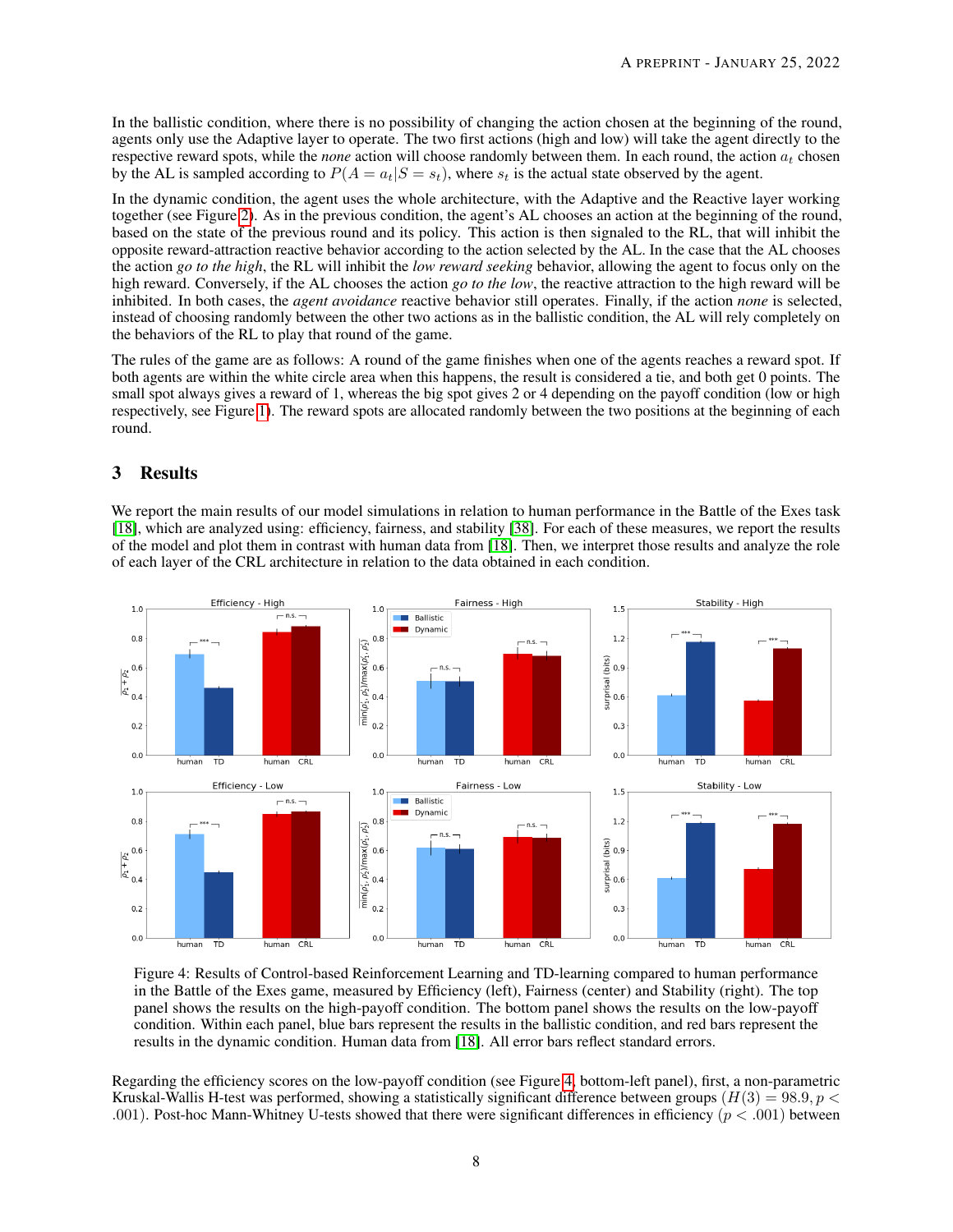humans playing the ballistic conditions ( $M = 0.70$ ) of the game and the TD-learning benchmark algorithm ( $M = 0.45$ ). However, there were no significant differences ( $p = .34$ ) between human scores in the dynamic condition ( $M = 0.85$ ) and the scores achieved by the CRL model ( $\dot{M} = 0.86$ ). The same statistical relationships are maintained in the high-payoff condition  $(H(3) = 102.29, p < .001)$ , where human ballistic scores  $(M = 0.69)$  and TD-learning scores  $(M = 0.46)$  were significantly different  $(p < .001)$ , while the CRL model  $(M = 0.88)$  shows no statistical difference  $(p=.26)$  with human dynamic scores  $(M = 0.84)$ .

As for the fairness scores on the low-payoff condition (see Figure [4,](#page-7-0) bottom-center panel), a non-parametric Kruskal-Wallis showed no statistically significant difference between groups  $(H(3) = 5.35, p < .001)$ , which means that both TD-learning ( $M = 0.61$ ) and the CRL model ( $M = 0.69$ ) matched human scores on this metric in its respective ballistic and dynamic conditions ( $M = 0.61, M = 0.69$ ). The result is similar for the high-payoff condition (see Figure [4,](#page-7-0) top-center panel). Although this time the Kruskal-Wallis H-test showed a significant difference between groups  $(H(3) = 18.74, p < .001)$ , the post-hoc analysis showed no statistical difference  $(p = .78)$  between human ballistic condition ( $M = 0.50$ ) and TD-learning ( $M = 0.50$ ), nor between human dynamic condition ( $M = 0.69$ ) and CRL  $(M = 0.68, p = .04).$ 

On the stability metric, the results of the four conditions showed a non-Gaussian distribution, so a non-parametric Kruskal-Wallis H-test was performed that showed a statistically significant difference between groups  $(H(3)$  = 2385.35,  $p < .001$ ). The post-hoc Mann-Whitney U-tests showed that both the differences between human ballistic condition  $(M = 0.61)$  and TD-learning  $(M = 1.18)$ , and between human dynamic condition  $(M = 0.61)$  and CRL model ( $M = 1.17$ ), were statistically significant ( $p < .001$  on both cases). On the high-payoff condition, a Kurskal-Wallis also showed significant differences among all stability scores  $(H(3) = 2569.62, p < .001)$ . Post-hoc Mann-Whitney U-tests confirmed the statistical difference ( $p < .001$ ) between human ballistic scores ( $M = 0.61$ ) and TD-learning  $(M = 1.16)$ . Similarly, human dynamic scores  $(M = 0.56)$  were significantly smaller  $(p < .001)$  than the ones obtained by the CRL model  $(M = 1.09)$ .

#### 3.1 Analysis

<span id="page-8-0"></span>Overall, the model achieved a good fit with the benchmark data. Like in the human experiment, we observe that the dynamic (real/continuous-time) version of the model achieves better results in efficiency and fairness and that this improvement is consistent regardless of the manipulation of the payoff difference.



Figure 5: Top panel: Outcomes of two dyads of CRL agents (dyad 45 on the left, dyad 25 on the right) in the high dynamic condition, showing the formation of turn-taking (left) and pure dominance (right) equilibria. Each bar represents the outcome of a round of the game. A red bar means that player 1 got the high reward, and a blue bar means that player 2 got the high reward. Black bars represent ties. Bottom panel: Surprisal measure over rounds of play. When a convention is formed, the surprise drops down because the outcomes start to be predictable.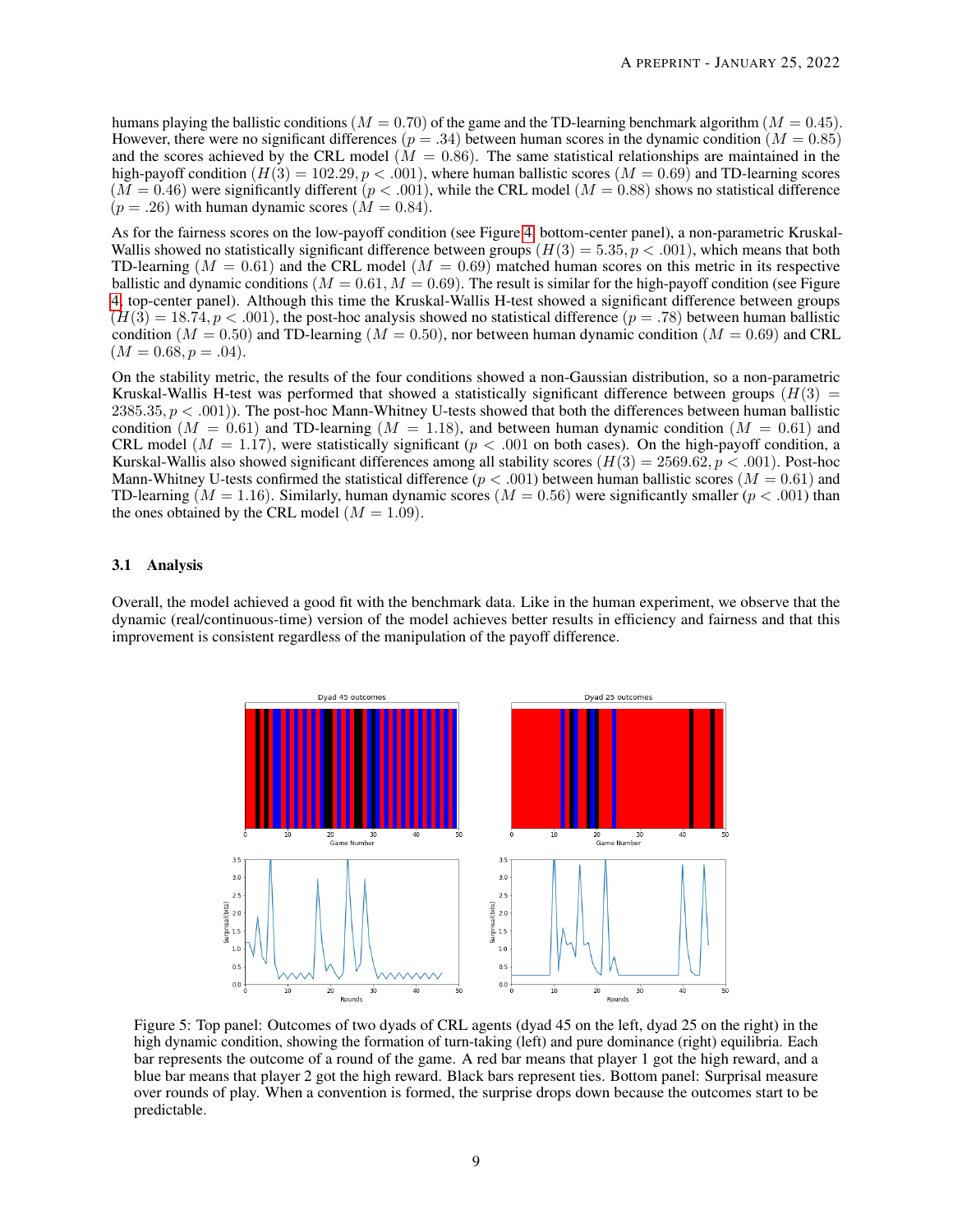The remarkable results in efficiency of the CRL model are due to the key role of the Reactive Layer in avoiding within-round conflict when both agents have chosen to go to the same reward, a feature that a ballistic model such as TD-learning lacks. The reactive behavior exhibited by the CRL model represents a kind of 'fight or flight' response that can be triggered to make the agent attracted or repulsed to other agents, depending on the context that it finds itself in. In this case, due to the anti-coordination context presented in the Battle of the Exes, the reactive behavior provides the agent with a fast (flight) mechanism to avoid conflict. But in a coordination game like the Battle of the Sexes, this same reactive behavior could be tuned to provide an attraction (fight) response towards the other agent. Future work will extend this model to observe how the manipulation of this reactive behavior can be learned to help the agent in both cooperative and competitive scenarios.

As for the results in stability, the model was overall less stable than the human benchmark data, although it reflected a similar relation between payoff conditions: an increase in stability in the high dynamic condition ( $M = 1.09$  and  $M = 1.17$ ) compared to the low dynamic (see Figure [4,](#page-7-0) right panels). Nonetheless, our results show that social conventions, such as turn-taking and dominance, can be formed by two CRL agents, as shown in Figure [5.](#page-8-0) The examples shown in the figure illustrate how these two conventions were formed in the dynamic high condition, where these type of equilibria occurred more often and during more rounds than in the other three conditions, thus explaining the higher stability in this condition. Overall, this results are consistent with human data in that dynamic, continuous-time interactions help converge to more efficient, fair and stable strategies when the stakes are high.

#### Model Comparison

Now we analyze the specific contributions of the each layer to the overall results of the CRL architecture. In order to do that, we perform two model-ablation studies, where we compare the results of the whole CRL model against versions of itself operating with only one of its two layers. In the first model ablation, we deactivate the Adaptive layer, so the resulting behavior of the agents is entirely driven by the Reactive layer. In the second model ablation, we do the opposite so the only layer working is the Adaptive Layer. As in the main experiment, there are two payoff conditions (high and low) and 50 dyads per condition.



Figure 6: Top panel: Results of the model-ablation experiment compared to the complete CRL results. Red bars shows the results of the high-payoff conditions, whereas the orange bars refer to the low-payoff conditions. The ablated model operates using only the Reactive layer's sensorimotor control. Bottom panel: Results of the adaptive-only model compared to the complete CRL results. Dark blue shows the results of the high-payoff conditions, whereas the light blue bars refer to the low-payoff conditions. The adaptive-only operates using only the Adaptive layer's TD-learning algorithm. All results are represented in terms of Efficiency (left panel), Fairness (center) and Stability (right panel). Note that stability is measured by the level of *surprisal*, which means that lower surprise values imply higher stability. All error bars reflect standard errors.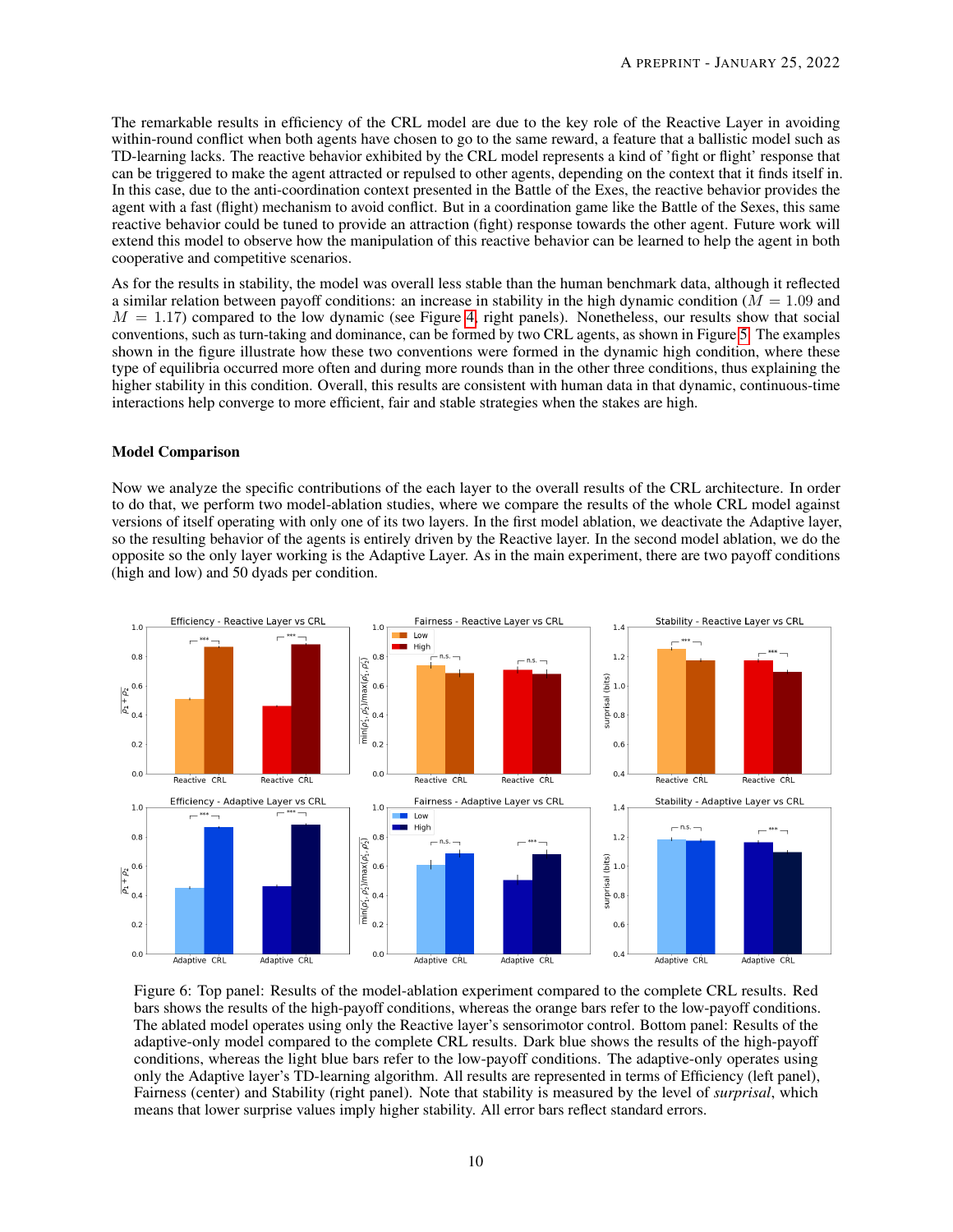Agents exclusively dependent on the one layer perform worse overall, with a significant drop in efficiency. This drop is caused by a higher amount of rounds that end up in ties, in which both agents do not receive any reward. The results in Fairness are comparable to the ones of CRL model. However, note that these results are computed from fewer rounds, precisely due to the high amount of ties obtained (fairness computes how evenly the high reward is distributed among agents). Regarding stability, we observe that it is lower than that obtained by the full CRL model, as demonstrated by higher values in surprise in Figure 6. In summary, we find that any of the layers working alone leads to more unstable and less efficient results.

In a way, these reactive-only and adaptive-only versions of the model instantiate two different approaches of modeling cognition and artificial intelligence [\[43,](#page-14-10) [44\]](#page-14-11). On the one side we have the adaptive-only model implementing a TDlearning algorithm. It represents the symbolic AI tradition, since it works with symbols on a discrete state space [\[45,](#page-14-12) [46\]](#page-14-13). On the other side, the reactive-only model instantiates a pure embodied approach. This model relies only on low-level sensorimotor control loops to guide the behavior of the agent. Therefore, it represents the bottom-up approach to cognition of the behavior-based robotics tradition [\[47,](#page-14-14) [48\]](#page-14-15). But, as we have seen, these models alone are not sufficient to reach human-level performance. Moreover, none of them can match the combination of high-level strategy learning and embodied dynamics shown by the complete CRL model.

#### Agents rely more on the Adaptive Layer when stakes are high

<span id="page-10-0"></span>We now analyze the participation of each CRL layer across different payoff conditions through the measurement of the "none" action, which refers to the case when the Adaptive Layer is not used during that trial. Based on the results of the benchmark and the CRL model in the dynamic condition, where higher payoff differences helped to achieve higher stability, we expect that the more we increase this difference between payoffs, the more the agents will rely on the Adaptive layer. For testing this prediction, we have performed a simulation with six different conditions with varying levels of difference between payoffs (high vs. low reward value), from 1-1 to 32-1. To measure the level of reliance on each layer, we logged the number of times each agent outputted a *none* action, that is the action in which the agent relies completely on the Reactive layer to solve the round.



Figure 7: Mean of the percentage of adaptive layer actions (ie. *go to the high* and *go to the low* actions) selected by the agents plotted against 6 conditions with an increasing difference between high and low payoffs. Bars reflect standard errors.

Considering that there are only 3 possible actions ('go high', 'go low', 'none'), if the Adaptive layer is randomly choosing the actions, we should observe that the agent selects each action, on average, the same amount of times. That means that prior to any learning, at the beginning of each dyad, the reliance on the Reactive layer would be 33% and the reliance on the Adaptive layer 66%. Starting from this point, if our hypothesis is correct, we will expect to observe an increase in the reliance on the Adaptive layer as the payoff difference increases. As expected, the results confirm, as seen in Figure [7,](#page-10-0) that there is a steady increase in the percentage of selection of the Adaptive layer as the payoff difference augments.

### 4 Discussion

We have investigated the role of real-time control and learning on the formation of social conventions in a multi-agent game-theoretic task. Based on principles of distributed adaptive control theory, we have introduced a new Control-based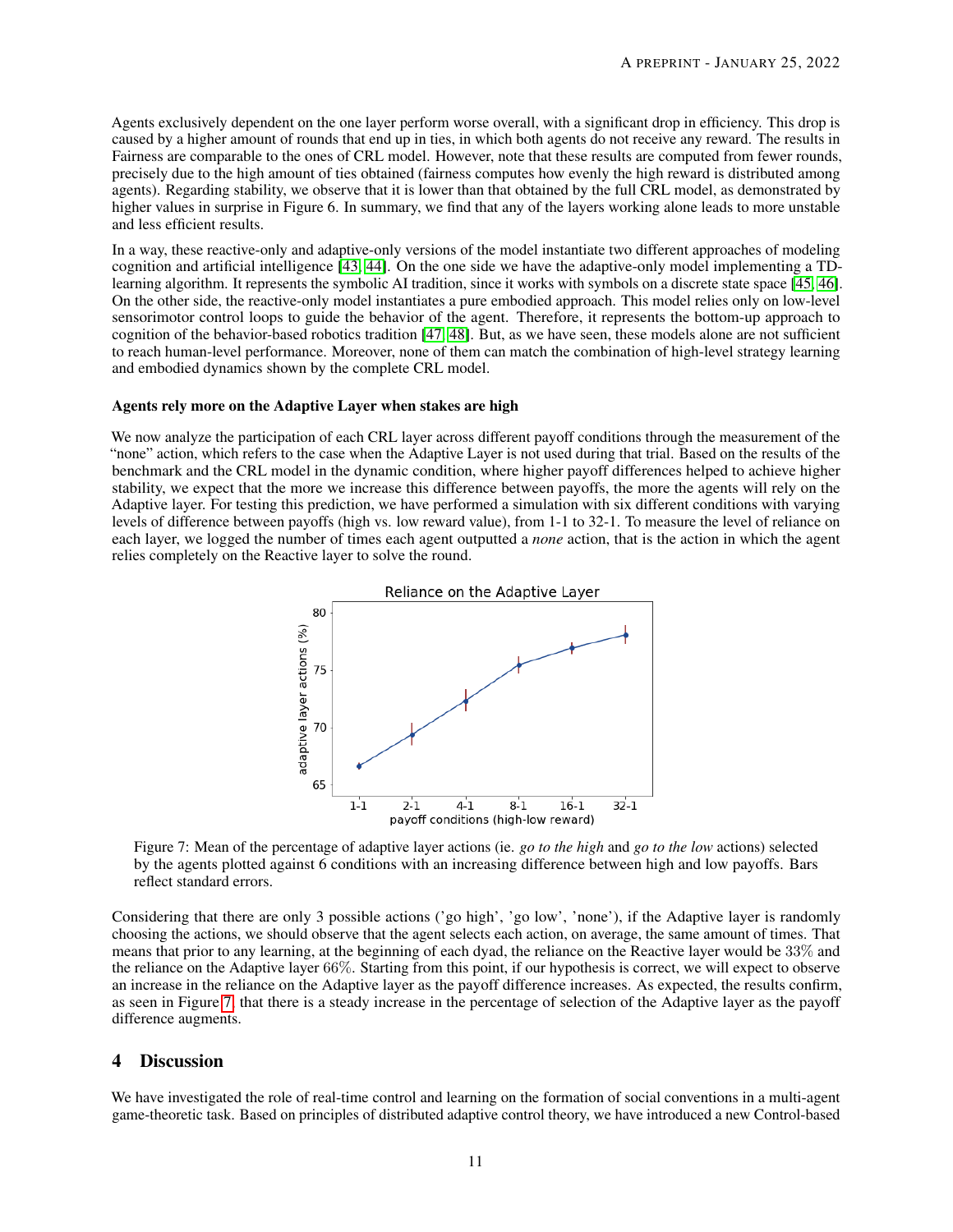Reinforcement Learning (CRL) cognitive architecture. The CRL model uses a model-free approach to reinforcement learning, but with the addition of a reactive controller. The CRL architecture is composed of a module based on an actor-critic TD learning algorithm that endows the agent with learning capacities for maximizing long-term reward, and a low-level sensorimotor control loop handling the agent's reactive behaviors. This integrated cognitive architecture is applied to a multi-agent game-theoretic task, the *Battle of the Exes*, in which coordination between two agents can be achieved. We have demonstrated that real-time agent interaction does affect the formation of more stable, fair and effective social conventions when compared to the same task modeled in discrete-time. The results of our model are consistent with those of Hawkins and Goldstone obtained with human subjects in [\[18\]](#page-13-7).

Interpreting our results in the context of a functional cognitive model we have elucidated the role of reactive and adaptive control loops in the formation of social conventions and of spontaneous coordination. We found that the Reactive layer plays a significant role in avoiding within-round conflict (spontaneous coordination), whereas the Adaptive layer is required to achieve across-round coordination (social conventions). In addition, the CRL model supports our hypothesis that higher payoff differences will increase the reliance on the Adaptive layer. Based on the differences obtained between the ballistic and dynamic conditions, our results might also suggest that initial successful interactions solved primarily by reactive sensorimotor control can speed up the formation of social conventions.

In our simulations, we have also modeled extensions of experimental conditions (such as increasing differences between payoffs, presented in Figure [7\)](#page-10-0) which affect task outcomes as well as functionality of each control loop. These results allow us to make predictions that can later be tested in new human experiments. More concretely, based on our simulations, we predict that an increased difference in value between the two rewards will promote a faster convergence towards a convention in cooperation games such as The Battle of the Exes. At the cognitive level we suggest that this increase in convention formation could be linked to a higher level of top-down cognitive control, as predicted by the increase in activation of the Adaptive layer of the CRL model.

Furthermore, there is a biological correspondence of the functions identified by modules of the CRL architecture. Computations described by temporal difference learning have been found in the human brain, particularly in the ventral striatum and the orbitofrontal cortex [\[49\]](#page-14-16). It has also been shown that premotor neurons directly regulate sympathetic nervous system responses such as fight-or-flight [\[50\]](#page-14-17). The top-down control system of the brain has been identified in the dorsal posterior parietal and frontal cortex, and shown to be involved in cognitive selection of sensory information and responses. On the other hand, the bottom-up feedback system is linked to the right temporoparietal and ventral frontal cortex and is activated when behaviorally relevant sensory events are detected [\[51,](#page-14-18) [52,](#page-14-19) [53\]](#page-14-20).

To the best of our knowledge, this is the first embodied and situated cognitive model that is able to match human behavioral data in a social decision-making game in continuous-time setups. Moreover, unlike previous attempts, we take into account the role of sensorimotor control loops in solving social coordination problems in real-life scenarios. This is arguably a fundamental requirement for the development of a fully embodied and situated AI.

Regarding the limits of the model, we observe that the CRL model still does not reach human level performance in terms of stability. Although the model is quite sample-efficient and reaches good performance in very few trials, it is clear that it does not learn at the same rate as humans. This is because the model-free algorithm implemented at the Adaptive layer obviously does not capture the cognitive complexity of strategic human behavior. For instance, people can inductively abstract to a 'turn-taking' strategy while the adaptive layer would have to separately learn policies for the 'up' and 'down' states from scratch. This can be clearly seen when the model is compared to human performance in the ballistic conditions, where only the Adaptive layer is active.

In the end, the CRL model represents a very minimally social model of convention formation (almost as minimal as the naive RL model of [\[54\]](#page-14-21)). The only way in which the existence of other agents is incorporated into decision-making is through the reactive layer's avoidance mechanism, since its modulated by the presence of the other agent. At most, since the state variable (s) depends on the actions selected by each agent in the previous round of the game, one could argue that this variable implicitly takes into account information about the opponent. Besides that, the agents are agnostic to where the rewards are coming from, and certainly not representing and updating the other agents' latent policy or engaging in any kind of social cognition when planning.

But, how much cognitive sophistication is really needed to find solutions to social coordination problems? Our results suggest that we do not need to invoke any advanced social reasoning capabilities for achieving successful embodied social coordination. At least, on this type of coordination problems. Arguably in more complex social scenarios (e.g. generalizing or transferring conventions from one environment to another) a certain level of social representation may become necessary.

For future work, there are several directions in which we can continue to develop reserach presented in this paper. One obvious extension would be to make the CRL model social. This could be done by representing its partner as an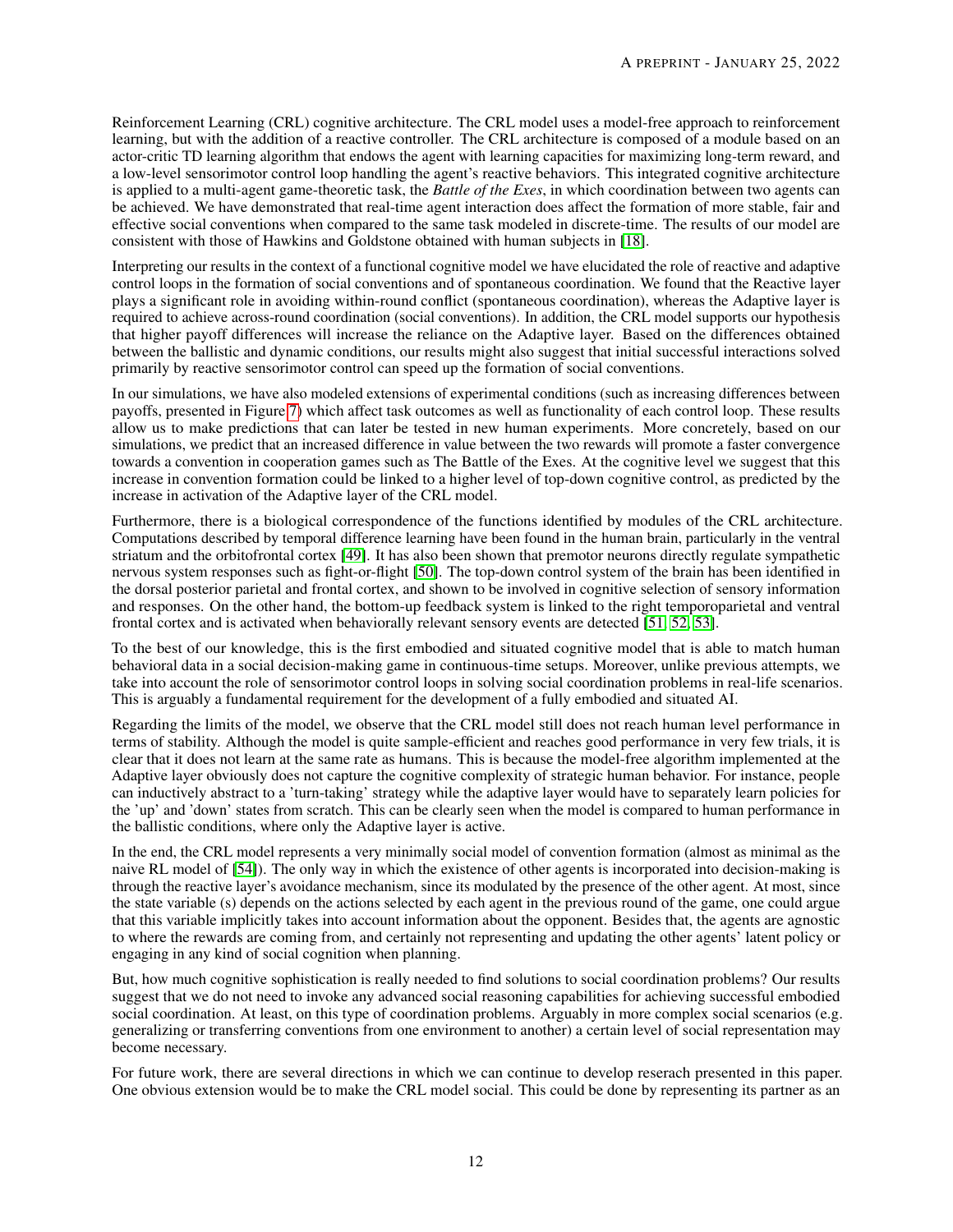intentional agent or trying to predict and learn what its partner is going to do (as inverse RL, or Bayesian convention formation theories do).

Another possibility is the addition of a memory module to the CRL architecture. As discussed in [\[20,](#page-13-9) [36\]](#page-14-3), this will facilitate the integration of sensory-motor contingencies into a long-term memory that allows for learning of rules. This is important for building causal models of the world and taking into account context in the learning of optimal action policies. The goal of such extensions can be to build meta-learning mechanisms that can identify the particular social scenario in which an agent is placed (i.e., social dilemmas, coordination problems, etc.) and then learn the appropriate policy for each context. Extending our model with such functionality could enable solving more diverse and complicated social coordination problems, both at the dyadic and at the population levels.

Lastly, another interesting avenue concerns the emergence of communication. We could extend our model by adding signaling behaviors to agents and testing them in experimental setups similar to the seminal sender-receiver games proposed by Lewis [\[3\]](#page-12-2). One could also follow a more robot-centric approach such as that of [\[55,](#page-14-22) [56\]](#page-14-23). These approaches enable one to study the emergence of complex communicative systems embedding a proto-syntax [\[41,](#page-14-8) [57\]](#page-14-24).

Put together, our model in this paper along with recent related work (see [\[44\]](#page-14-11)) helps towards advancing our understanding of a functional embodied and situated AI that can operate in a multi-agent social environment. For this purpose, we plan to extend this model to study other aspects of cooperation such as in wolf-pack hunting behavior [\[58,](#page-14-25) [59\]](#page-14-26), and also aspects of competition within agent populations as in predator-prey scenarios. In ongoing work, we are developing a setup in which embodied cognitive agents will have to compete for limited resources in complex multi-agent environments. This setup will also allow us to test the hypothesis proposed in [\[60,](#page-15-0) [61,](#page-15-1) [62\]](#page-15-2) concerning the role of consciousness as an evolutionary game-theoretic strategy that might have resulted through natural selection triggered by a cognitive arms-race between goal-oriented agents competing for limited resources in a social world.

# Acknowledgements

This project has received funding from the European Union's Horizon 2020 research and innovation program under grant agreement ID:820742 and ID:641321.

# Conflict of interest

The authors declare that they have no competing interests.

# References

- <span id="page-12-0"></span>[1] Robert XD Hawkins, Noah D Goodman, and Robert L Goldstone. The emergence of social norms and conventions. *Trends in cognitive sciences*, 2018.
- <span id="page-12-1"></span>[2] H Peyton Young. The evolution of social norms. *economics*, 7(1):359–387, 2015.
- <span id="page-12-2"></span>[3] David Lewis. *Convention: a philosophical study*. Cambridge, Harvard university press, 1969.
- <span id="page-12-3"></span>[4] John Von Neumann and Oskar Morgenstern. Game theory and economic behavior. *Joh Wiley and Sons, New York*, 1944.
- <span id="page-12-4"></span>[5] Kevin C. Clements and David W. Stephens. Testing models of non-kin cooperation: mutualism and the Prisoner's Dilemma. *Animal Behaviour*, 50(2):527–535, 1995.
- <span id="page-12-5"></span>[6] Christina Riehl and Megan E Frederickson. Cheating and punishment in cooperative animal societies. *Philosophical transactions of the Royal Society of London. Series B, Biological sciences*, 371(1687):20150090, feb 2016.
- <span id="page-12-6"></span>[7] Richard C. Connor. Altruism among non-relatives: alternatives to the 'Prisoner's Dilemma'. *Trends in Ecology & Evolution*, 10(2):84–86, 1995.
- <span id="page-12-7"></span>[8] Ronald Noë. Cooperation experiments: coordination through communication versus acting apart together. *Animal Behaviour*, 71(1):1–18, 2006.
- <span id="page-12-8"></span>[9] Noam Miller, Simon Garnier, Andrew T Hartnett, and Iain D Couzin. Both information and social cohesion determine collective decisions in animal groups. *Proceedings of the National Academy of Sciences of the United States of America*, 110(13):5263–8, mar 2013.
- <span id="page-12-9"></span>[10] Michael Taborsky, Joachim G. Frommen, and Christina Riehl. Correlated pay-offs are key to cooperation: Table 1. *Philosophical Transactions of the Royal Society B: Biological Sciences*, 371(1687):20150084, feb 2016.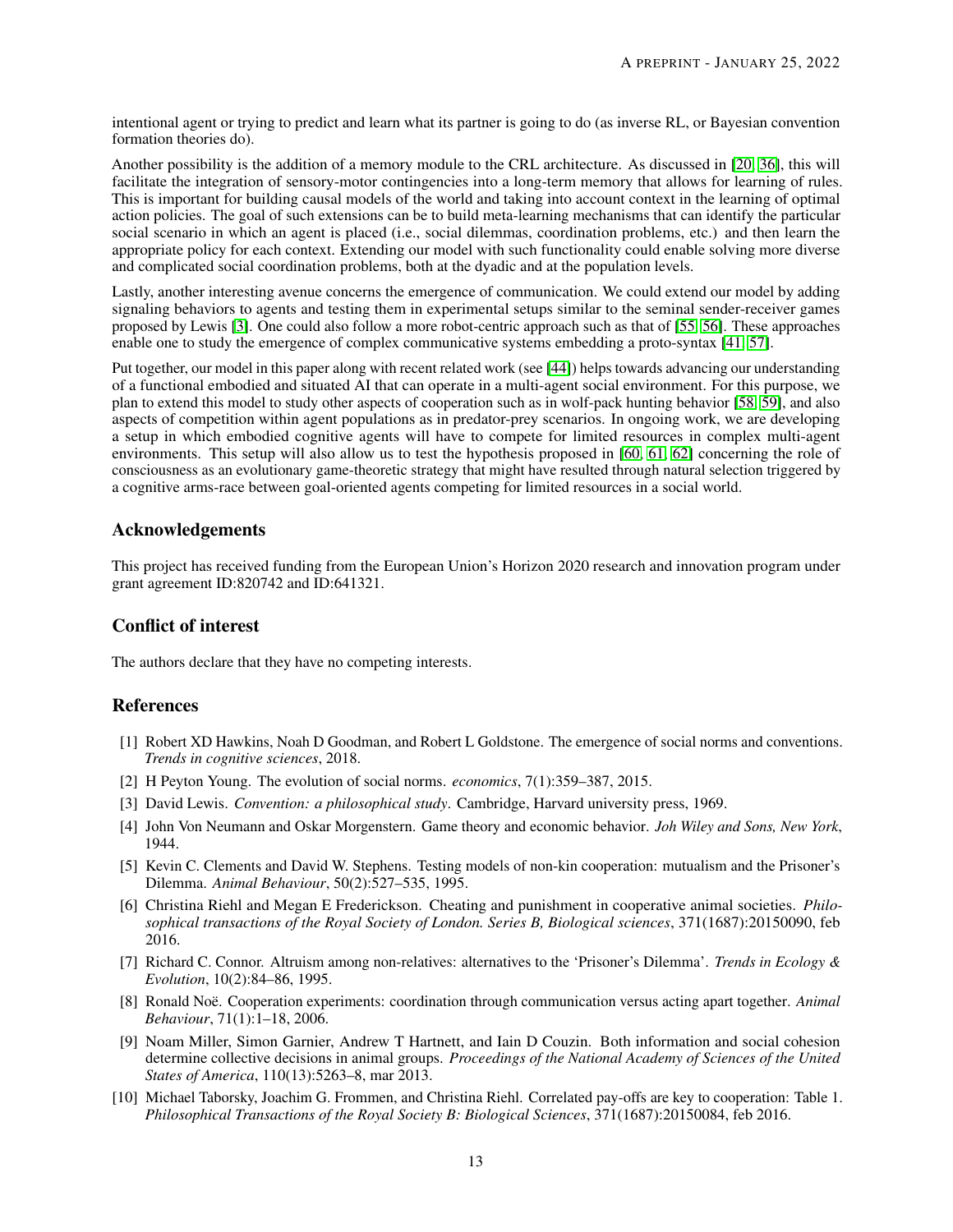- <span id="page-13-0"></span>[11] Maria Bigoni, Marco Casari, Andrzej Skrzypacz, and Giancarlo Spagnolo. Time Horizon and Cooperation in Continuous Time. *Econometrica*, 83(2):587–616, 2015.
- <span id="page-13-1"></span>[12] G Sander van Doorn, Thomas Riebli, and Michael Taborsky. Coaction versus reciprocity in continuous-time models of cooperation. *Journal of theoretical biology*, 356:1–10, sep 2014.
- <span id="page-13-2"></span>[13] Daniel Friedman and Ryan Oprea. A Continuous Dilemma. *American Economic Review*, 102(1):337–363, feb 2012.
- <span id="page-13-3"></span>[14] Curtis Kephart and Daniel Friedman. Hotelling revisits the lab: equilibration in continuous and discrete time. *Journal of the Economic Science Association*, 1(2):132–145, dec 2015.
- <span id="page-13-4"></span>[15] Ryan Oprea, Gary Charness, and Daniel Friedman. Continuous time and communication in a public-goods experiment. *Journal of Economic Behavior & Organization*, 108:212–223, 2014.
- <span id="page-13-5"></span>[16] Ryan Oprea, Keith Henwood, and Daniel Friedman. Separating the Hawks from the Doves: Evidence from continuous time laboratory games. *Journal of Economic Theory*, 146(6):2206–2225, 2011.
- <span id="page-13-6"></span>[17] Robert X D Hawkins. Conducting real-time multiplayer experiments on the web. *Behavior research methods*, 47(4):966–76, dec 2015.
- <span id="page-13-7"></span>[18] Robert X. D. Hawkins and Robert L. Goldstone. The Formation of Social Conventions in Real-Time Environments. *PLOS ONE*, 11(3):e0151670, mar 2016.
- <span id="page-13-8"></span>[19] Paul F. M. J. Verschure. Synthetic consciousness: the distributed adaptive control perspective. *Philosophical Transactions of the Royal Society of London B: Biological Sciences*, 371(1701), 2016.
- <span id="page-13-9"></span>[20] Paul F M J Verschure, Cyriel M A Pennartz, and Giovanni Pezzulo. The why, what, where, when and how of goal-directed choice: neuronal and computational principles. *Philosophical transactions of the Royal Society of London. Series B, Biological sciences*, 369(1655), nov 2014.
- <span id="page-13-10"></span>[21] Paul F. M. J. Verschure, Thomas Voegtlin, and Rodney J. Douglas. Environmentally mediated synergy between perception and behaviour in mobile robots. *Nature*, 425(6958):620–624, oct 2003.
- <span id="page-13-11"></span>[22] L. Busoniu, R. Babuska, and B. De Schutter. A Comprehensive Survey of Multiagent Reinforcement Learning. *IEEE Transactions on Systems, Man, And Cybernetics-Part C: Applications and Reviews, 38 (2), 2008*, 2008.
- <span id="page-13-12"></span>[23] Caroline Claus and Craig Boutilier. The dynamics of reinforcement learning in cooperative multiagent systems. *AAAI/IAAI*, 1998:746–752, 1998.
- <span id="page-13-13"></span>[24] Ming Tan. Multi-agent reinforcement learning: Independent vs. cooperative agents. In *Proceedings of the tenth international conference on machine learning*, pages 330–337, 1993.
- <span id="page-13-14"></span>[25] Volodymyr Mnih, Koray Kavukcuoglu, David Silver, Andrei A. Rusu, Joel Veness, Marc G. Bellemare, Alex Graves, Martin Riedmiller, Andreas K. Fidjeland, Georg Ostrovski, Stig Petersen, Charles Beattie, Amir Sadik, Ioannis Antonoglou, Helen King, Dharshan Kumaran, Daan Wierstra, Shane Legg, and Demis Hassabis. Humanlevel control through deep reinforcement learning. *Nature*, 518(7540):529–533, feb 2015.
- <span id="page-13-15"></span>[26] Max Kleiman-Weiner, Mark K. Ho, Joseph L. Austerweil, Michael L. Littman, and Joshua B. Tenenbaum. Coordinate to cooperate or compete: Abstract goals and joint intentions in social interaction. *COGSCI*, 2016.
- <span id="page-13-16"></span>[27] Joel Z. Leibo, Vinicius Zambaldi, Marc Lanctot, Janusz Marecki, and Thore Graepel. Multi-agent Reinforcement Learning in Sequential Social Dilemmas. In *Proceedings of the 16th Conference on Autonomous Agents and MultiAgent Systems*, pages 464–473. International Foundation for Autonomous Agents and Multiagent Systems, 2017.
- <span id="page-13-17"></span>[28] Julien Pérolat, Joel Z. Leibo, Vinicius Zambaldi, Charles Beattie, Karl Tuyls, and Thore Graepel. A multi-agent reinforcement learning model of common-pool resource appropriation. In I Guyon, U V Luxburg, S Bengio, H Wallach, R Fergus, S Vishwanathan, and R Garnett, editors, *Advances in Neural Information Processing Systems 30*, pages 3646–3655. Curran Associates, Inc., jul 2017.
- <span id="page-13-18"></span>[29] Ardi Tampuu, Tambet Matiisen, Dorian Kodelja, Ilya Kuzovkin, Kristjan Korjus, Juhan Jaan Aru, Juhan Jaan Aru, and Raul Vicente. Multiagent Cooperation and Competition with Deep Reinforcement Learning. *PLOS ONE*, 12(4):e0172395, nov 2015.
- <span id="page-13-19"></span>[30] Adam Lerer and Alexander Peysakhovich. Maintaining cooperation in complex social dilemmas using deep reinforcement learning. *Arxiv*, abs/1707.0, jul 2017.
- <span id="page-13-20"></span>[31] Alexander Peysakhovich and Adam Lerer. Consequentialist conditional cooperation in social dilemmas with imperfect information. *Arxiv*, abs/1710.0, oct 2017.
- <span id="page-13-21"></span>[32] Alexander Peysakhovich and Adam Lerer. Prosocial learning agents solve generalized Stag Hunts better than selfish ones. *Arxiv*, abs/1709.0, sep 2017.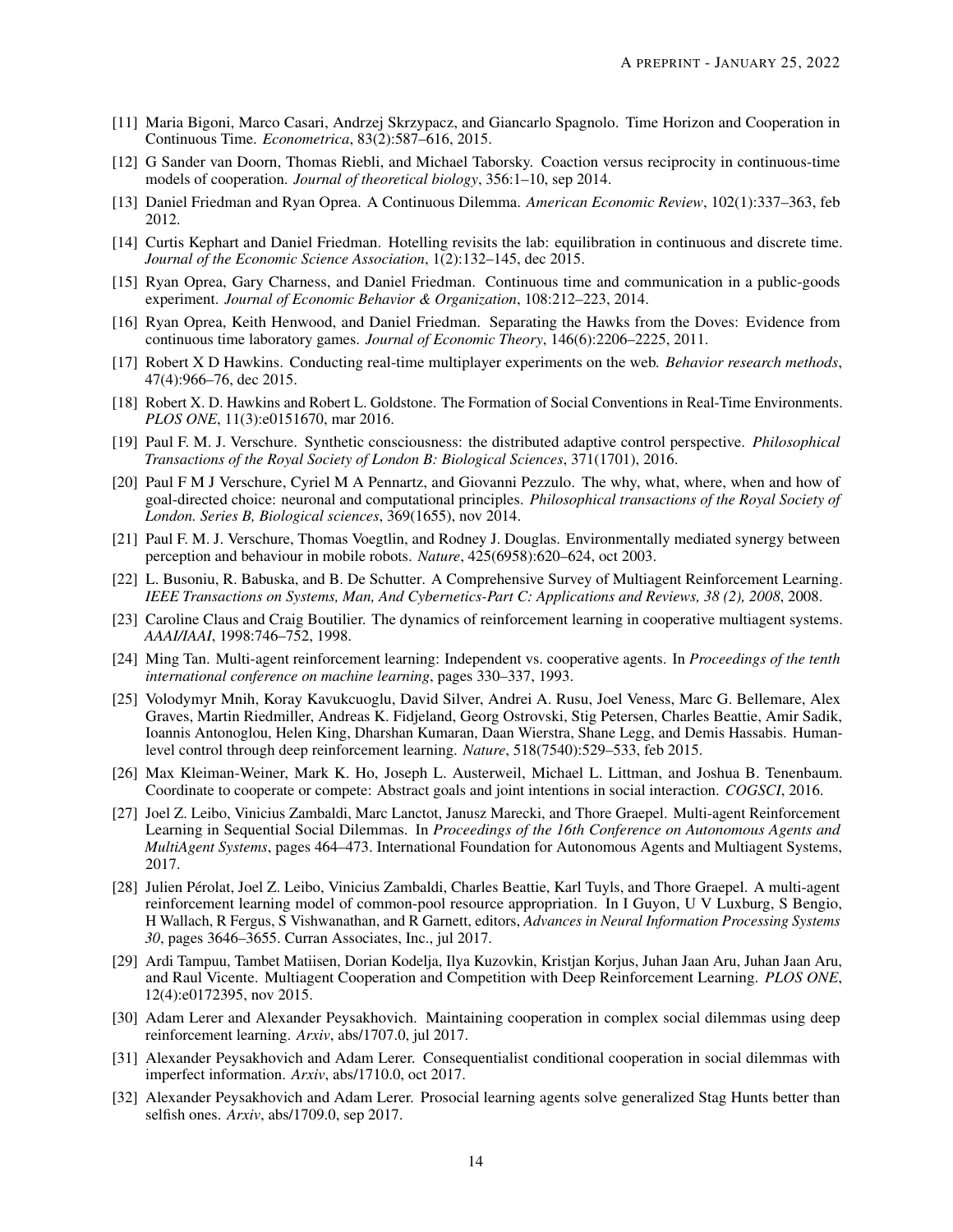- <span id="page-14-0"></span>[33] Max Jaderberg, Wojciech M Czarnecki, Iain Dunning, Luke Marris, Guy Lever, Antonio Garcia Castaneda, Charles Beattie, Neil C Rabinowitz, Ari S Morcos, Avraham Ruderman, et al. Human-level performance in 3d multiplayer games with population-based reinforcement learning. *Science*, 364(6443):859–865, 2019.
- <span id="page-14-1"></span>[34] Bowen Baker, Ingmar Kanitscheider, Todor Markov, Yi Wu, Glenn Powell, Bob McGrew, and Igor Mordatch. Emergent tool use from multi-agent autocurricula. *arXiv preprint arXiv:1909.07528*, 2019.
- <span id="page-14-2"></span>[35] Mathew Botvinick, Sam Ritter, Jane X Wang, Zeb Kurth-Nelson, Charles Blundell, and Demis Hassabis. Reinforcement learning, fast and slow. *Trends in cognitive sciences*, 2019.
- <span id="page-14-3"></span>[36] Clément Moulin-Frier, Xerxes D Arsiwalla, Jordi-Ysard Puigbò, Martì Sanchez-Fibla, Armin Duff, and Paul FMJ Verschure. Top-down and bottom-up interactions between low-level reactive control and symbolic rule learning in embodied agents. In *CoCo@ NIPS*, 2016.
- <span id="page-14-4"></span>[37] Drew. Fudenberg, Jean. Tirole, Drew Fudenberg, and Jean Tirole. *Game theory*, volume 1. MIT Press, 1991.
- <span id="page-14-5"></span>[38] Ken Binmore. *Natural justice*. Oxford University Press, 2005.
- <span id="page-14-6"></span>[39] Ivan Herreros, Xerxes Arsiwalla, and Paul Verschure. A forward model at purkinje cell synapses facilitates cerebellar anticipatory control. In *Advances in Neural Information Processing Systems*, pages 3828–3836, 2016.
- <span id="page-14-7"></span>[40] Valentino Braitenberg. *Vehicles: Experiments in synthetic psychology*. MIT press, 1986.
- <span id="page-14-8"></span>[41] Clement Moulin-Frier, Marti Sanchez-Fibla, and Paul F.M.J. Verschure. Autonomous development of turntaking behaviors in agent populations: A computational study. In *2015 Joint IEEE International Conference on Development and Learning and Epigenetic Robotics (ICDL-EpiRob)*, pages 188–195. IEEE, aug 2015.
- <span id="page-14-9"></span>[42] E.T. Jaynes and G.L. Bretthorst. *Probability theory : the logic of science*. Cambridge University Press, 2003.
- <span id="page-14-10"></span>[43] George Lakoff and Mark Johnson. *Philosophy in the Flesh*. New york: Basic books, 1999.
- <span id="page-14-11"></span>[44] Clément Moulin-Frier, Jordi-Ysard Puigbo, Xerxes D Arsiwalla, Martì Sanchez-Fibla, and Paul FMJ Verschure. Embodied artificial intelligence through distributed adaptive control: An integrated framework. *arXiv preprint arXiv:1704.01407*, 2017.
- <span id="page-14-12"></span>[45] Allen Newell. *Unified theories of cognition*. Harvard University Press, 1994.
- <span id="page-14-13"></span>[46] John E Laird, Allen Newell, and Paul S Rosenbloom. Soar: An architecture for general intelligence. *Artificial intelligence*, 33(1):1–64, 1987.
- <span id="page-14-14"></span>[47] Rodney Brooks. A robust layered control system for a mobile robot. *IEEE journal on robotics and automation*, 2(1):14–23, 1986.
- <span id="page-14-15"></span>[48] Rodney A Brooks. Intelligence without representation. *Artificial intelligence*, 47(1-3):139–159, 1991.
- <span id="page-14-16"></span>[49] John P O'Doherty, Peter Dayan, Karl Friston, Hugo Critchley, and Raymond J Dolan. Temporal difference models and reward-related learning in the human brain. *Neuron*, 38(2):329–337, 2003.
- <span id="page-14-17"></span>[50] Arthur SP Jansen, Xay Van Nguyen, Vladimir Karpitskiy, Thomas C Mettenleiter, and Arthur D Loewy. Central command neurons of the sympathetic nervous system: basis of the fight-or-flight response. *Science*, 270(5236):644– 646, 1995.
- <span id="page-14-18"></span>[51] Maurizio Corbetta and Gordon L Shulman. Control of goal-directed and stimulus-driven attention in the brain. *Nature reviews neuroscience*, 3(3):201, 2002.
- <span id="page-14-19"></span>[52] Etienne Koechlin, Chrystele Ody, and Frédérique Kouneiher. The architecture of cognitive control in the human prefrontal cortex. *Science*, 302(5648):1181–1185, 2003.
- <span id="page-14-20"></span>[53] Yuko Munakata, Seth A Herd, Christopher H Chatham, Brendan E Depue, Marie T Banich, and Randall C O'Reilly. A unified framework for inhibitory control. *Trends in cognitive sciences*, 15(10):453–459, 2011.
- <span id="page-14-21"></span>[54] Dale J Barr. Establishing conventional communication systems: Is common knowledge necessary? *Cognitive science*, 28(6):937–962, 2004.
- <span id="page-14-22"></span>[55] L. Steels. Language games for autonomous robots. *IEEE Intelligent Systems*, 16(5):16–22, 2001.
- <span id="page-14-23"></span>[56] Luc Steels. Evolving grounded communication for robots. *Trends in Cognitive Sciences*, 7(7):308–312, jul 2003.
- <span id="page-14-24"></span>[57] Clément Moulin-Frier and Paul F.M.J. Verschure. Two possible driving forces supporting the evolution of animal communication. *Physics of Life Reviews*, 16:88–90, mar 2016.
- <span id="page-14-25"></span>[58] C. Muro, R. Escobedo, L. Spector, and R.P. Coppinger. Wolf-pack (Canis lupus) hunting strategies emerge from simple rules in computational simulations. *Behavioural Processes*, 88(3):192–197, nov 2011.
- <span id="page-14-26"></span>[59] Alfredo Weitzenfeld, Alberto Vallesa, and Horacio Flores. A Biologically-Inspired Wolf Pack Multiple Robot Hunting Model. In *2006 IEEE 3rd Latin American Robotics Symposium*, pages 120–127. IEEE, oct 2006.